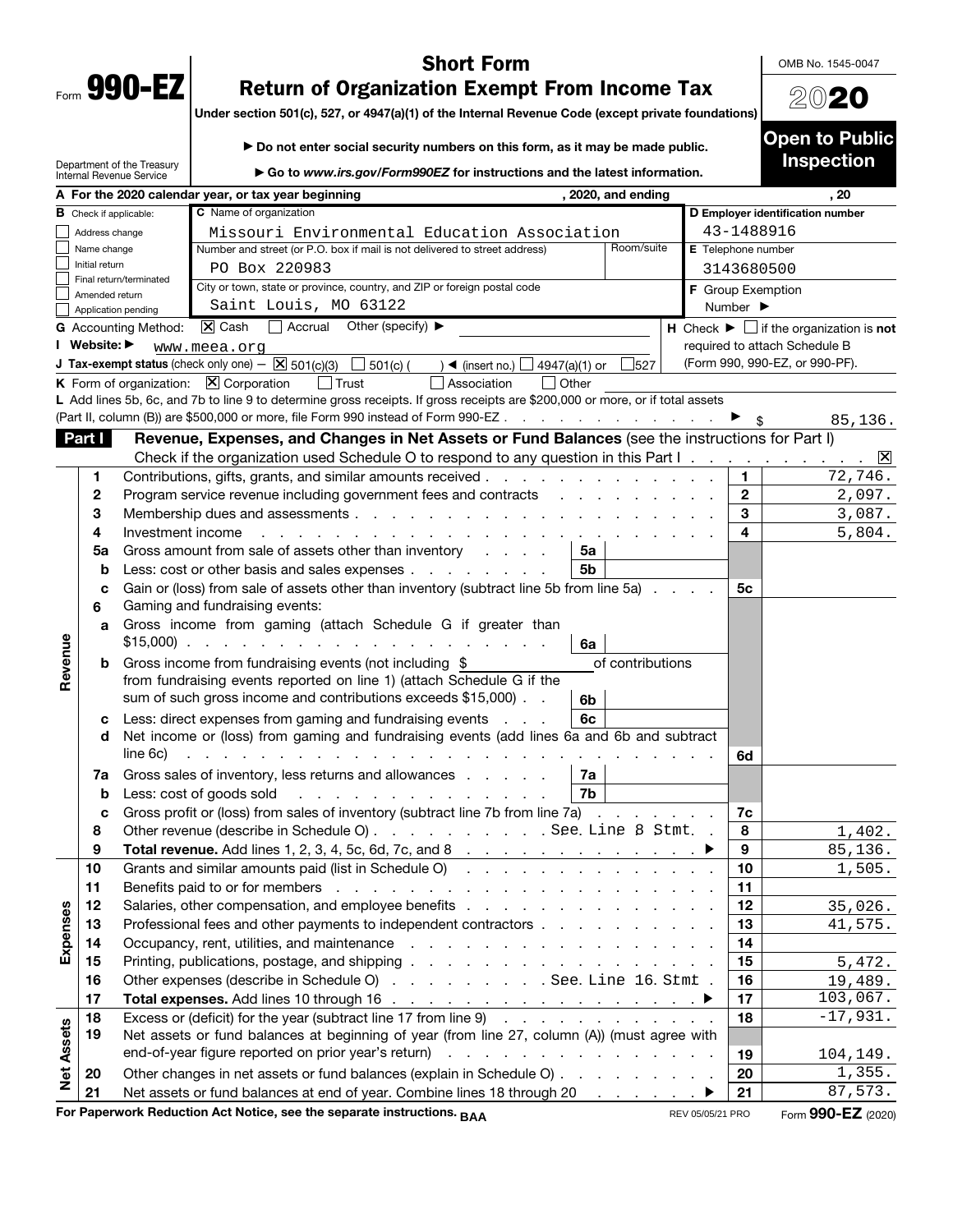|          | Form 990-EZ (2020)                                                                                                                                                                                                                                                                                |                                                      |                                                                                     |                                                                                                                          |          | Page 2                                           |
|----------|---------------------------------------------------------------------------------------------------------------------------------------------------------------------------------------------------------------------------------------------------------------------------------------------------|------------------------------------------------------|-------------------------------------------------------------------------------------|--------------------------------------------------------------------------------------------------------------------------|----------|--------------------------------------------------|
|          | <b>Balance Sheets</b> (see the instructions for Part II)<br>Part II                                                                                                                                                                                                                               |                                                      |                                                                                     |                                                                                                                          |          |                                                  |
|          | Check if the organization used Schedule O to respond to any question in this Part $II \cdot \cdot \cdot \cdot \cdot \cdot$                                                                                                                                                                        |                                                      |                                                                                     |                                                                                                                          |          |                                                  |
|          |                                                                                                                                                                                                                                                                                                   |                                                      |                                                                                     | (A) Beginning of year                                                                                                    |          | (B) End of year                                  |
| 22       | Cash, savings, and investments                                                                                                                                                                                                                                                                    |                                                      |                                                                                     | 106,858.                                                                                                                 | 22       | 87,608.                                          |
| 23       | Land and buildings $\ldots$ $\ldots$ $\ldots$ $\ldots$                                                                                                                                                                                                                                            |                                                      |                                                                                     |                                                                                                                          | 23       |                                                  |
| 24       | Other assets (describe in Schedule O)                                                                                                                                                                                                                                                             |                                                      |                                                                                     |                                                                                                                          | 24       |                                                  |
| 25       | Total assets                                                                                                                                                                                                                                                                                      |                                                      |                                                                                     | 106,858.                                                                                                                 | 25       | 87,608.                                          |
| 26       | Total liabilities (describe in Schedule O)                                                                                                                                                                                                                                                        |                                                      |                                                                                     | 2,709.                                                                                                                   | 26       | 35.                                              |
| 27       | Net assets or fund balances (line 27 of column (B) must agree with line 21)                                                                                                                                                                                                                       |                                                      |                                                                                     | 104,149.                                                                                                                 | 27       | 87,573.                                          |
| Part III | Statement of Program Service Accomplishments (see the instructions for Part III)                                                                                                                                                                                                                  |                                                      |                                                                                     |                                                                                                                          |          |                                                  |
|          | Check if the organization used Schedule O to respond to any question in this Part III                                                                                                                                                                                                             |                                                      |                                                                                     |                                                                                                                          |          | <b>Expenses</b>                                  |
|          | What is the organization's primary exempt purpose?                                                                                                                                                                                                                                                | Environmental education                              |                                                                                     |                                                                                                                          |          | (Required for section<br>501(c)(3) and 501(c)(4) |
|          | Describe the organization's program service accomplishments for each of its three largest program services,<br>as measured by expenses. In a clear and concise manner, describe the services provided, the number of<br>persons benefited, and other relevant information for each program title. |                                                      |                                                                                     |                                                                                                                          | others.) | organizations; optional for                      |
| 28       | Grants for environmental education projects and activities<br>at schools and non-profit organizations                                                                                                                                                                                             |                                                      |                                                                                     |                                                                                                                          |          |                                                  |
|          |                                                                                                                                                                                                                                                                                                   |                                                      |                                                                                     |                                                                                                                          |          |                                                  |
|          | 1,505. ) If this amount includes foreign grants, check here<br>(Grants \$                                                                                                                                                                                                                         |                                                      |                                                                                     |                                                                                                                          | 28a      | 1,505.                                           |
|          | 29 Outreach and Communication - newsletter, website,                                                                                                                                                                                                                                              |                                                      |                                                                                     |                                                                                                                          |          |                                                  |
|          | presenting at conferences                                                                                                                                                                                                                                                                         |                                                      |                                                                                     |                                                                                                                          |          |                                                  |
|          |                                                                                                                                                                                                                                                                                                   |                                                      |                                                                                     |                                                                                                                          |          |                                                  |
|          | (Grants \$<br>0.                                                                                                                                                                                                                                                                                  | ) If this amount includes foreign grants, check here |                                                                                     |                                                                                                                          | 29a      | 10,175.                                          |
|          | 30 Networking - coordinating a state green schools partner network,                                                                                                                                                                                                                               |                                                      |                                                                                     |                                                                                                                          |          |                                                  |
|          | collaborating with a national environmental education organization,                                                                                                                                                                                                                               |                                                      |                                                                                     |                                                                                                                          |          |                                                  |
|          | and collaborating with schools to advance environmental education.                                                                                                                                                                                                                                |                                                      |                                                                                     |                                                                                                                          |          |                                                  |
|          | 0. ) If this amount includes foreign grants, check here<br>(Grants \$                                                                                                                                                                                                                             |                                                      |                                                                                     |                                                                                                                          | 30a      | 74,462.                                          |
|          | 31 Other program services (describe in Schedule O)                                                                                                                                                                                                                                                |                                                      | .                                                                                   |                                                                                                                          |          |                                                  |
|          | (Grants \$                                                                                                                                                                                                                                                                                        | ) If this amount includes foreign grants, check here |                                                                                     |                                                                                                                          | 31a      |                                                  |
|          | 32 Total program service expenses (add lines 28a through 31a)                                                                                                                                                                                                                                     |                                                      |                                                                                     |                                                                                                                          | 32       | 86,142.                                          |
|          | List of Officers, Directors, Trustees, and Key Employees (list each one even if not compensated-see the instructions for Part IV)<br><b>Part IV</b>                                                                                                                                               |                                                      |                                                                                     |                                                                                                                          |          |                                                  |
|          | Check if the organization used Schedule O to respond to any question in this Part IV                                                                                                                                                                                                              |                                                      |                                                                                     |                                                                                                                          |          |                                                  |
|          | (a) Name and title                                                                                                                                                                                                                                                                                | (b) Average<br>hours per week<br>devoted to position | (c) Reportable<br>compensation<br>(Forms W-2/1099-MISC)<br>(if not paid, enter -0-) | (d) Health benefits,<br>contributions to employee (e) Estimated amount of<br>benefit plans, and<br>deferred compensation |          | other compensation                               |
|          | Laura Seger                                                                                                                                                                                                                                                                                       |                                                      |                                                                                     |                                                                                                                          |          |                                                  |
|          | President                                                                                                                                                                                                                                                                                         | 1.50                                                 | $0$ .                                                                               | 0.                                                                                                                       |          | $0_{\cdot}$                                      |
|          | Sarah Holmes                                                                                                                                                                                                                                                                                      |                                                      |                                                                                     |                                                                                                                          |          |                                                  |
|          | Secretary                                                                                                                                                                                                                                                                                         | 1.50                                                 | $0$ .                                                                               | 0.                                                                                                                       |          | $0$ .                                            |
|          | Carrie Whipkey                                                                                                                                                                                                                                                                                    |                                                      |                                                                                     |                                                                                                                          |          |                                                  |
|          | Treasurer                                                                                                                                                                                                                                                                                         | 1.50                                                 | $\mathbf 0$ .                                                                       | $0$ .                                                                                                                    |          | $0$ .                                            |
|          | Jeff Birchler                                                                                                                                                                                                                                                                                     |                                                      |                                                                                     |                                                                                                                          |          |                                                  |
|          | Board member                                                                                                                                                                                                                                                                                      | 1.50                                                 | $0$ .                                                                               | $0$ .                                                                                                                    |          | $0$ .                                            |
|          | Laurie Duncan                                                                                                                                                                                                                                                                                     |                                                      |                                                                                     |                                                                                                                          |          |                                                  |
|          | Board member                                                                                                                                                                                                                                                                                      | 1.50                                                 | 0.                                                                                  | $0$ .                                                                                                                    |          | $0$ .                                            |
|          | Jenny Grabner                                                                                                                                                                                                                                                                                     |                                                      |                                                                                     |                                                                                                                          |          |                                                  |
|          | Board member                                                                                                                                                                                                                                                                                      | 1.50                                                 | $0$ .                                                                               | $0$ .                                                                                                                    |          | $0$ .                                            |
|          | Erin Graves                                                                                                                                                                                                                                                                                       |                                                      |                                                                                     |                                                                                                                          |          |                                                  |
|          | Board member                                                                                                                                                                                                                                                                                      | 1.50                                                 | $0$ .                                                                               | $0$ .                                                                                                                    |          | 0.                                               |
|          | Hannah Hemmelgarn                                                                                                                                                                                                                                                                                 |                                                      |                                                                                     |                                                                                                                          |          |                                                  |
|          | Board member                                                                                                                                                                                                                                                                                      | 1.50                                                 | 0.                                                                                  | $0$ .                                                                                                                    |          | 0.                                               |
|          | Lucy Herleth                                                                                                                                                                                                                                                                                      |                                                      |                                                                                     |                                                                                                                          |          |                                                  |
|          | Board member                                                                                                                                                                                                                                                                                      | 1.50                                                 | 0.                                                                                  | $0$ .                                                                                                                    |          | 0.                                               |
|          | Karen Keck                                                                                                                                                                                                                                                                                        |                                                      |                                                                                     |                                                                                                                          |          |                                                  |
|          | Board member                                                                                                                                                                                                                                                                                      | 1.50                                                 | $0$ .                                                                               | $0$ .                                                                                                                    |          | $0$ .                                            |
|          | Meredith Spiekerman-Byers                                                                                                                                                                                                                                                                         |                                                      |                                                                                     |                                                                                                                          |          |                                                  |
|          | Board member                                                                                                                                                                                                                                                                                      | 1.50                                                 | $0$ .                                                                               | $0$ .                                                                                                                    |          | 0.                                               |
|          | Lesli Moylan                                                                                                                                                                                                                                                                                      |                                                      |                                                                                     |                                                                                                                          |          |                                                  |
|          | Executive Director                                                                                                                                                                                                                                                                                | 40.00                                                | 32,994.                                                                             | $0$ .                                                                                                                    |          | $0$ .                                            |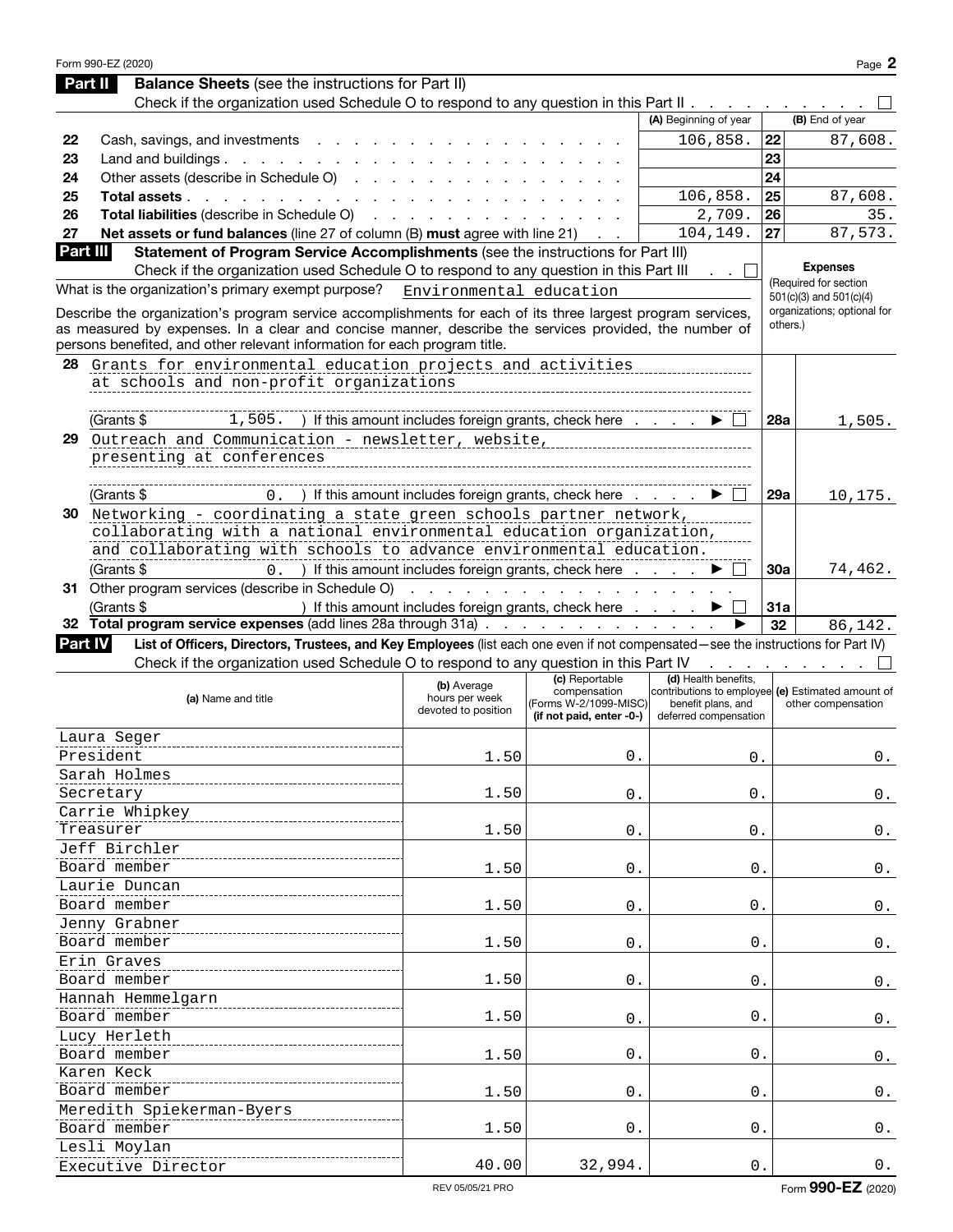|               | Form 990-EZ (2020)                                                                                                                                                                                                                                                                                                                                                   |                 |            | Page 3                    |
|---------------|----------------------------------------------------------------------------------------------------------------------------------------------------------------------------------------------------------------------------------------------------------------------------------------------------------------------------------------------------------------------|-----------------|------------|---------------------------|
| <b>Part V</b> | Other Information (Note the Schedule A and personal benefit contract statement requirements in the                                                                                                                                                                                                                                                                   |                 |            |                           |
|               | instructions for Part V.) Check if the organization used Schedule O to respond to any question in this Part V                                                                                                                                                                                                                                                        |                 |            |                           |
|               |                                                                                                                                                                                                                                                                                                                                                                      |                 | <b>Yes</b> | No                        |
| 33            | Did the organization engage in any significant activity not previously reported to the IRS? If "Yes," provide a                                                                                                                                                                                                                                                      | 33              |            | $\times$                  |
| 34            | Were any significant changes made to the organizing or governing documents? If "Yes," attach a conformed                                                                                                                                                                                                                                                             |                 |            |                           |
|               | copy of the amended documents if they reflect a change to the organization's name. Otherwise, explain the<br>change on Schedule O. See instructions<br>and the contract of the contract of the contract of                                                                                                                                                           | 34              |            | ×.                        |
| 35a           | Did the organization have unrelated business gross income of \$1,000 or more during the year from business                                                                                                                                                                                                                                                           |                 |            |                           |
|               | activities (such as those reported on lines 2, 6a, and 7a, among others)?                                                                                                                                                                                                                                                                                            | 35a             |            | ×.                        |
| b             | If "Yes" to line 35a, has the organization filed a Form 990-T for the year? If "No," provide an explanation in Schedule O                                                                                                                                                                                                                                            | 35 <sub>b</sub> |            |                           |
| c             | Was the organization a section 501(c)(4), 501(c)(5), or 501(c)(6) organization subject to section 6033(e) notice,<br>reporting, and proxy tax requirements during the year? If "Yes," complete Schedule C, Part III                                                                                                                                                  | 35c             |            | ×.                        |
| 36            | Did the organization undergo a liquidation, dissolution, termination, or significant disposition of net assets<br>during the year? If "Yes," complete applicable parts of Schedule N<br>.                                                                                                                                                                            | 36              |            | ×                         |
| 37a           | Enter amount of political expenditures, direct or indirect, as described in the instructions $\blacktriangleright$   37a<br>0.                                                                                                                                                                                                                                       |                 |            |                           |
| b             |                                                                                                                                                                                                                                                                                                                                                                      | 37 <sub>b</sub> |            | $\times$                  |
| 38a           | Did the organization borrow from, or make any loans to, any officer, director, trustee, or key employee; or were<br>any such loans made in a prior year and still outstanding at the end of the tax year covered by this return?                                                                                                                                     | 38a             |            | $\times$                  |
| b             | If "Yes," complete Schedule L, Part II, and enter the total amount involved<br>38b                                                                                                                                                                                                                                                                                   |                 |            |                           |
| 39            | Section 501(c)(7) organizations. Enter:                                                                                                                                                                                                                                                                                                                              |                 |            |                           |
| а             | Initiation fees and capital contributions included on line 9<br>39a                                                                                                                                                                                                                                                                                                  |                 |            |                           |
| b             | Gross receipts, included on line 9, for public use of club facilities<br>39 <sub>b</sub>                                                                                                                                                                                                                                                                             |                 |            |                           |
| 40a           | Section 501(c)(3) organizations. Enter amount of tax imposed on the organization during the year under:<br>section 4911 ▶<br>; section 4912 $\blacktriangleright$<br>; section 4955                                                                                                                                                                                  |                 |            |                           |
| b             | Section 501(c)(3), 501(c)(4), and 501(c)(29) organizations. Did the organization engage in any section 4958                                                                                                                                                                                                                                                          |                 |            |                           |
|               | excess benefit transaction during the year, or did it engage in an excess benefit transaction in a prior year<br>that has not been reported on any of its prior Forms 990 or 990-EZ? If "Yes," complete Schedule L, Part I                                                                                                                                           | 40 <sub>b</sub> |            | ×                         |
| C             | Section 501(c)(3), 501(c)(4), and 501(c)(29) organizations. Enter amount of tax imposed<br>on organization managers or disqualified persons during the year under sections 4912,                                                                                                                                                                                     |                 |            |                           |
| d             | Section 501(c)(3), 501(c)(4), and 501(c)(29) organizations. Enter amount of tax on line                                                                                                                                                                                                                                                                              |                 |            |                           |
| е             | All organizations. At any time during the tax year, was the organization a party to a prohibited tax shelter                                                                                                                                                                                                                                                         | 40e             |            | $\times$                  |
| 41            | List the states with which a copy of this return is filed $\blacktriangleright$                                                                                                                                                                                                                                                                                      |                 |            |                           |
| 42a           | The organization's books are in care of $\blacktriangleright$ Lesli Moylan<br>Telephone no. ▶ (314) 368-0500                                                                                                                                                                                                                                                         |                 |            |                           |
|               | Located at ▶ 555 N Clay Ave, Kirkwood MO<br>$ZIP + 4$                                                                                                                                                                                                                                                                                                                | 63122-3907      |            |                           |
|               | Located at $\blacktriangleright$ 233. We have the state of the organization have an interest in or a signature or other authority over<br>b At any time during the calendar year, did the organization have an interest in or a signature or o<br>a financial account in a foreign country (such as a bank account, securities account, or other financial account)? | 42 <sub>b</sub> | Yes   No   | ×                         |
|               | If "Yes," enter the name of the foreign country ▶                                                                                                                                                                                                                                                                                                                    |                 |            |                           |
|               | See the instructions for exceptions and filing requirements for FinCEN Form 114, Report of Foreign Bank and<br>Financial Accounts (FBAR).                                                                                                                                                                                                                            |                 |            |                           |
|               | At any time during the calendar year, did the organization maintain an office outside the United States?<br>If "Yes," enter the name of the foreign country ▶                                                                                                                                                                                                        | 42c             |            | $\times$                  |
| 43            | Section 4947(a)(1) nonexempt charitable trusts filing Form 990-EZ in lieu of Form 1041-Check here<br>and enter the amount of tax-exempt interest received or accrued during the tax year $\ldots$ $\ldots$<br>43                                                                                                                                                     |                 |            | $\mathbf{I}$              |
|               |                                                                                                                                                                                                                                                                                                                                                                      |                 | Yes        | No                        |
| 44а           | Did the organization maintain any donor advised funds during the year? If "Yes," Form 990 must be<br>completed instead of Form 990-EZ<br>the contract of the contract of the contract of the contract of                                                                                                                                                             | 44a             |            | $\times$                  |
| b             | Did the organization operate one or more hospital facilities during the year? If "Yes," Form 990 must be                                                                                                                                                                                                                                                             |                 |            |                           |
|               | completed instead of Form 990-EZ<br>and a construction of the construction of the construction of the construction of the construction of the construction of the construction of the construction of the construction of the construction of the construction of                                                                                                    | 44b             |            | ×                         |
| с             | Did the organization receive any payments for indoor tanning services during the year?                                                                                                                                                                                                                                                                               | 44c             |            | $\boldsymbol{\mathsf{x}}$ |
| d             | If "Yes" to line 44c, has the organization filed a Form 720 to report these payments? If "No," provide an<br>explanation in Schedule O<br>de la caractería de la caractería de la caractería de la caractería de la caractería                                                                                                                                       | 44d             |            |                           |
| 45а           | Did the organization have a controlled entity within the meaning of section 512(b)(13)?                                                                                                                                                                                                                                                                              | 45a             |            | $\times$                  |
| b             | Did the organization receive any payment from or engage in any transaction with a controlled entity within the                                                                                                                                                                                                                                                       |                 |            |                           |
|               | meaning of section 512(b)(13)? If "Yes," Form 990 and Schedule R may need to be completed instead of                                                                                                                                                                                                                                                                 | 45b             |            | $\times$                  |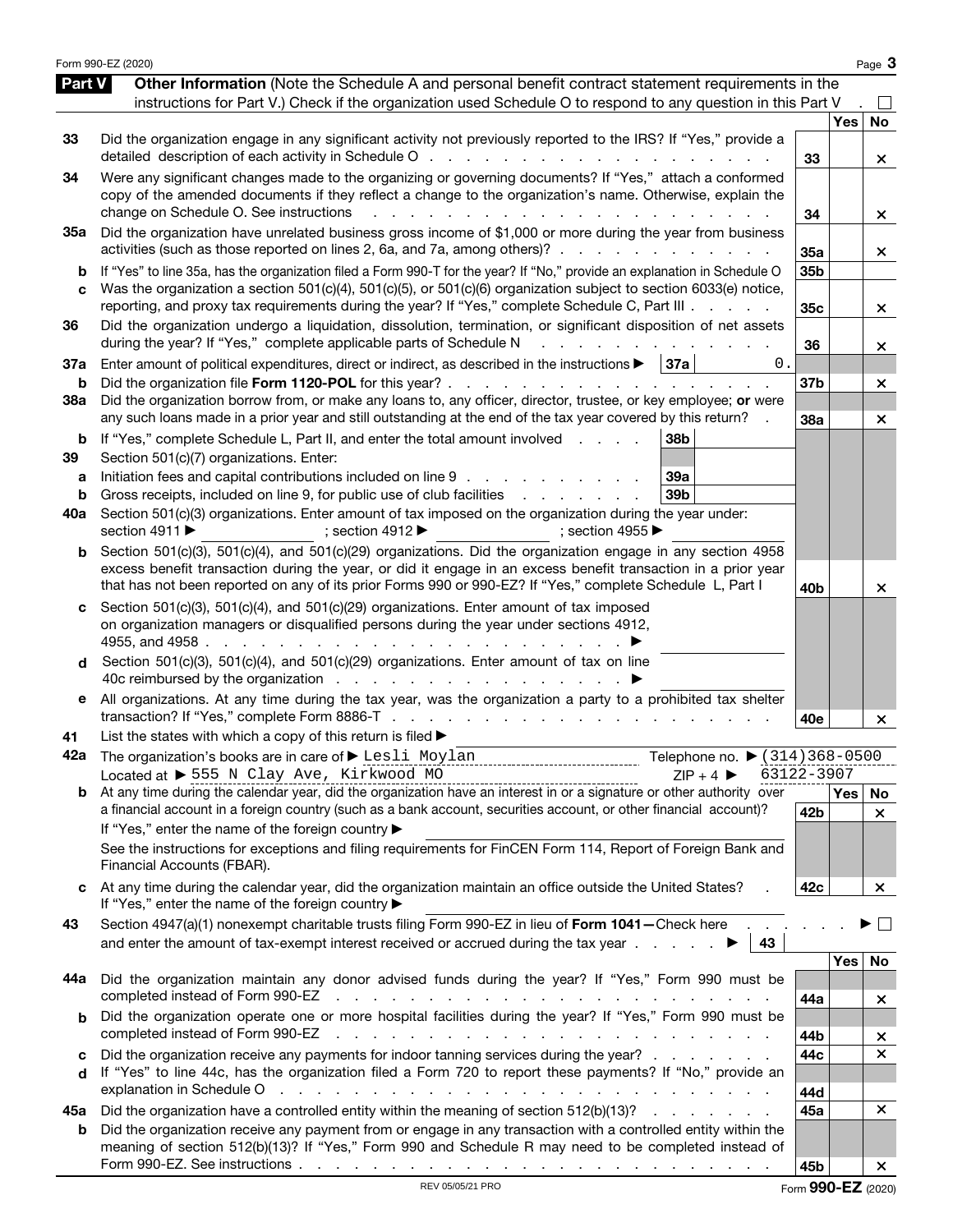|    |                                                                                                                     |    | `Yes ∣No |  |
|----|---------------------------------------------------------------------------------------------------------------------|----|----------|--|
| 46 | Did the organization engage, directly or indirectly, in political campaign activities on behalf of or in opposition |    |          |  |
|    | to candidates for public office? If "Yes," complete Schedule C, Part I<br>.                                         | 46 |          |  |

| <b>Part VI</b> | Section 501(c)(3) Organizations Only                                                                       |
|----------------|------------------------------------------------------------------------------------------------------------|
|                | All section 501(c)(3) organizations must answer questions 47–49b and 52, and complete the tables for lines |
|                | 50 and 51.                                                                                                 |

|                                                                                                               |     | Yes⊺ | <b>No</b>                                                                            |
|---------------------------------------------------------------------------------------------------------------|-----|------|--------------------------------------------------------------------------------------|
| Did the organization engage in lobbying activities or have a section 501(h) election in effect during the tax |     |      |                                                                                      |
|                                                                                                               | 47  |      | ×                                                                                    |
| Is the organization a school as described in section $170(b)(1)(A)(ii)$ ? If "Yes," complete Schedule E       | 48  |      | ×                                                                                    |
| Did the organization make any transfers to an exempt non-charitable related organization?                     | 49a |      | ×                                                                                    |
| <b>b</b> If "Yes," was the related organization a section 527 organization?                                   | 49b |      |                                                                                      |
|                                                                                                               |     |      | Check if the organization used Schedule O to respond to any question in this Part VI |

**50** Complete this table for the organization's five highest compensated employees (other than officers, directors, trustees, and key employees) who each received more than \$100,000 of compensation from the organization. If there is none, enter "None."

| (a) Name and title of each employee | (b) Average<br>hours per week<br>devoted to position | (c) Reportable<br>compensation<br>(Forms W-2/1099-MISC) | (d) Health benefits,<br>contributions to employee<br>benefit plans, and deferred<br>compensation | (e) Estimated amount of<br>other compensation |
|-------------------------------------|------------------------------------------------------|---------------------------------------------------------|--------------------------------------------------------------------------------------------------|-----------------------------------------------|
| None                                |                                                      |                                                         |                                                                                                  |                                               |
|                                     |                                                      |                                                         |                                                                                                  |                                               |
|                                     |                                                      |                                                         |                                                                                                  |                                               |
|                                     |                                                      |                                                         |                                                                                                  |                                               |
|                                     |                                                      |                                                         |                                                                                                  |                                               |

**f** Total number of other employees paid over \$100,000 . . . . a

**51** Complete this table for the organization's five highest compensated independent contractors who each received more than \$100,000 of compensation from the organization. If there is none, enter "None."

| (a) Name and business address of each independent contractor                  | (b) Type of service | (c) Compensation |
|-------------------------------------------------------------------------------|---------------------|------------------|
| None                                                                          |                     |                  |
|                                                                               |                     |                  |
|                                                                               |                     |                  |
|                                                                               |                     |                  |
|                                                                               |                     |                  |
| d Total number of other independent contractors each receiving over \$100,000 | $\cdot$ $\cdot$     |                  |

**52** Did the organization complete Schedule A? **Note:** All section 501(c)(3) organizations must attach a

completed Schedule A ........................... a **Yes No**

Under penalties of perjury, I declare that I have examined this return, including accompanying schedules and statements, and to the best of my knowledge and belief, it is true, correct, and complete. Declaration of preparer (other than officer) is based on all information of which preparer has any knowledge.

|                                                                                                                      |                                                                                                    |                                                            |      | 05/14/2021                    |                                      |  |
|----------------------------------------------------------------------------------------------------------------------|----------------------------------------------------------------------------------------------------|------------------------------------------------------------|------|-------------------------------|--------------------------------------|--|
| Sign                                                                                                                 | Signature of officer                                                                               |                                                            |      | Date                          |                                      |  |
| Here                                                                                                                 | Lesli Moylan, Executive Director                                                                   |                                                            |      |                               |                                      |  |
|                                                                                                                      | Type or print name and title                                                                       |                                                            |      |                               |                                      |  |
| Paid                                                                                                                 | Print/Type preparer's name                                                                         | Preparer's signature                                       | Date | Check $\boxed{\mathsf{X}}$ if | PTIN                                 |  |
| <b>Preparer</b>                                                                                                      | Linda A Howdeshell                                                                                 | Linda A Howdeshell                                         |      |                               | $05/14/2021$ self-employed P01302317 |  |
| Use Only                                                                                                             | Firm's name > Linda A. Howdeshell CPA<br>$\frac{1}{1}$ Firm's EIN $\blacktriangleright$ 47-4590864 |                                                            |      |                               |                                      |  |
|                                                                                                                      |                                                                                                    | Firm's address ▶ 9208 Lodge Pole Ln, Saint Louis, MO 63126 |      | Phone no.                     | $(314)740 - 3983$                    |  |
| May the IRS discuss this return with the preparer shown above? See instructions<br>$\overline{\mathsf{X}}$ Yes<br>No |                                                                                                    |                                                            |      |                               |                                      |  |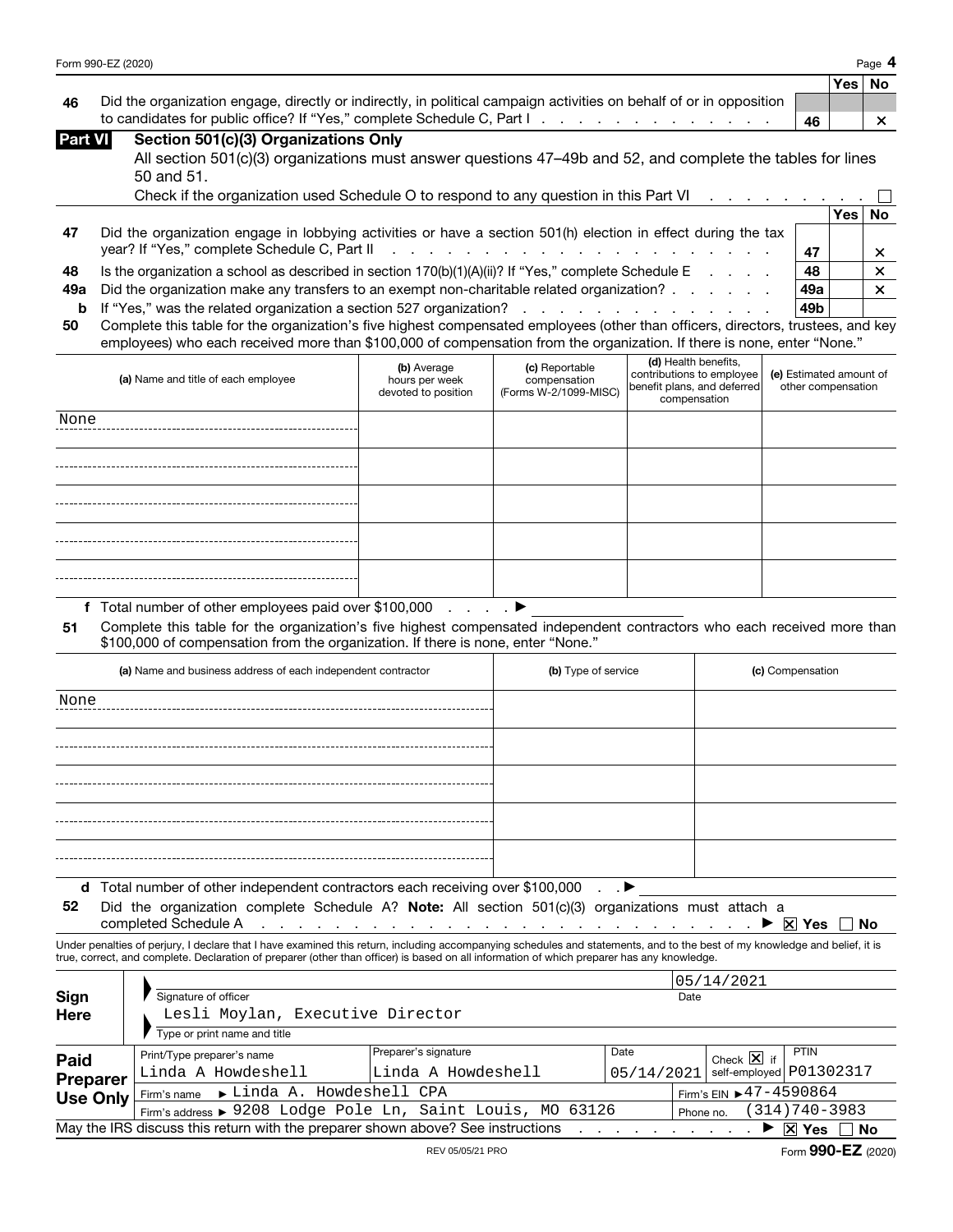| Form 990-EZ: Short Form Return of Organization Exempt from Income Tax |                               |  |  |
|-----------------------------------------------------------------------|-------------------------------|--|--|
| <b>Line 8: Other Revenue</b>                                          | <b>Continuation Statement</b> |  |  |
| <b>Description</b>                                                    | Amount                        |  |  |
| Reimbursement                                                         | 1,402.                        |  |  |
| <b>Total</b>                                                          | 1,402.                        |  |  |
|                                                                       |                               |  |  |

### **Form 990-EZ: Short Form Return of Organization Exempt from Income Tax Line 16: Other Expenses Continuation Statement**

| <b>Description</b>       | <b>Amount</b> |  |  |
|--------------------------|---------------|--|--|
| Insurance                | 1,750.        |  |  |
| IT                       | 6,738.        |  |  |
| Professional development | 2,385.        |  |  |
| Supplies                 | 3,406.        |  |  |
| Equipment                | 1,656.        |  |  |
| Travel                   | 1,065.        |  |  |
| Reimbursable expenses    | 1,118.        |  |  |
| Miscellaneous            | 970.          |  |  |
| Investment fees          | 401.          |  |  |
| Total                    | 19,489.       |  |  |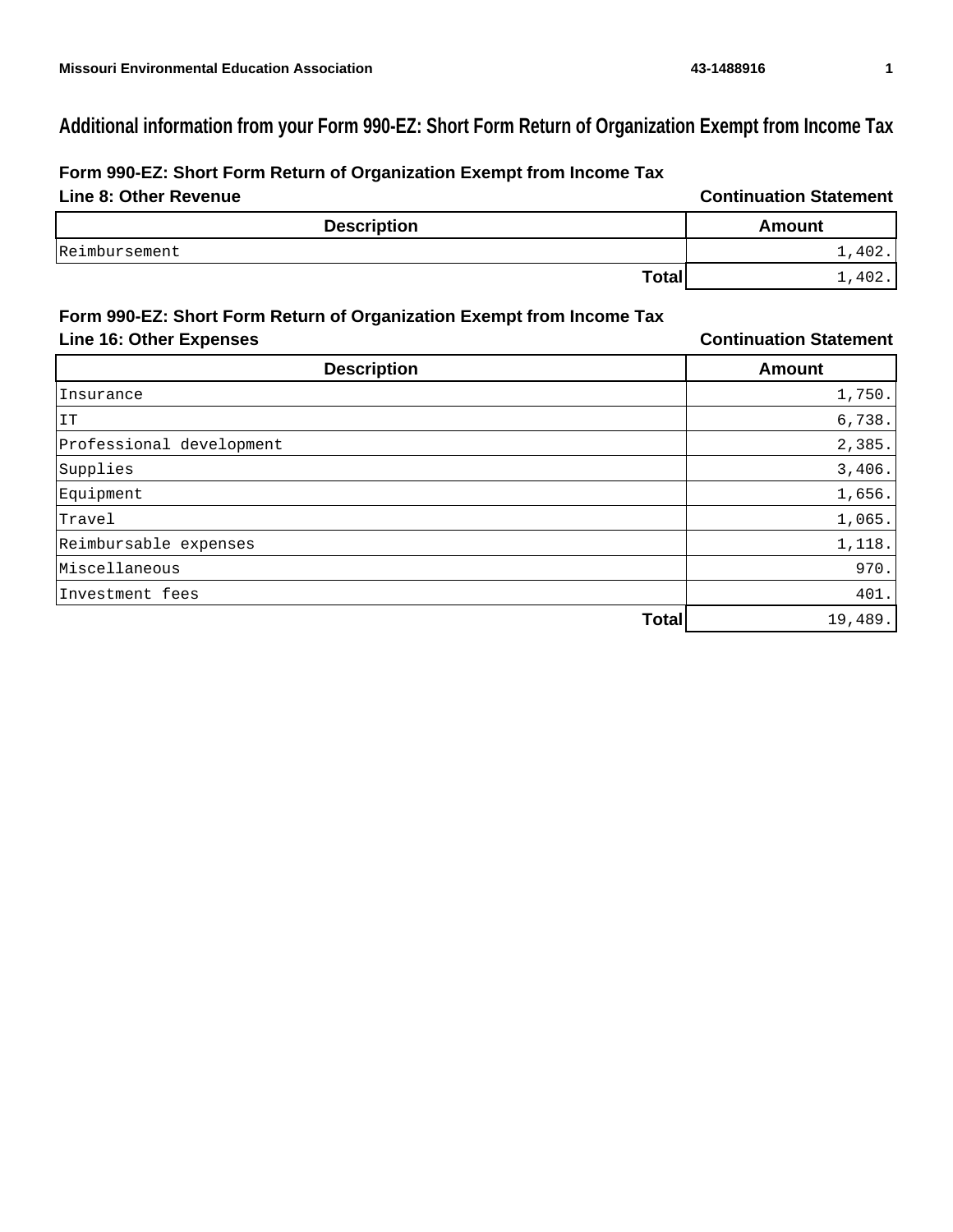#### **SCHEDULE A (Form 990 or 990-EZ)**

OMB No. 1545-0047 20**20**

| Department of the Treasury |
|----------------------------|
| Internal Revenue Service   |

**Public Charity Status and Public Support Complete if the organization is a section 501(c)(3) organization or a section 4947(a)(1) nonexempt charitable trust.** ▶ Attach to Form 990 or Form 990-EZ.

▶ Go to *www.irs.gov/Form990* for instructions and the latest information.

| 2020                  |
|-----------------------|
| <b>Open to Public</b> |
| <b>Inspection</b>     |
| . numbor              |

**(D)**

**(E) Total**

| Name of the organization                     |                                                                                                                                                                                                                               |                                                                                                                                                                                                                                                                                                                                                                                                                                                                                                 |          |                                                       | <b>Employer identification number</b> |                                       |                               |                                     |
|----------------------------------------------|-------------------------------------------------------------------------------------------------------------------------------------------------------------------------------------------------------------------------------|-------------------------------------------------------------------------------------------------------------------------------------------------------------------------------------------------------------------------------------------------------------------------------------------------------------------------------------------------------------------------------------------------------------------------------------------------------------------------------------------------|----------|-------------------------------------------------------|---------------------------------------|---------------------------------------|-------------------------------|-------------------------------------|
| Missouri Environmental Education Association |                                                                                                                                                                                                                               |                                                                                                                                                                                                                                                                                                                                                                                                                                                                                                 |          |                                                       |                                       |                                       | 43-1488916                    |                                     |
| Part I                                       |                                                                                                                                                                                                                               | Reason for Public Charity Status. (All organizations must complete this part.) See instructions.                                                                                                                                                                                                                                                                                                                                                                                                |          |                                                       |                                       |                                       |                               |                                     |
|                                              | The organization is not a private foundation because it is: (For lines 1 through 12, check only one box.)<br>$\Box$ A church, convention of churches, or association of churches described in <b>section 170(b)(1)(A)(i).</b> |                                                                                                                                                                                                                                                                                                                                                                                                                                                                                                 |          |                                                       |                                       |                                       |                               |                                     |
| 1<br>2                                       |                                                                                                                                                                                                                               | $\Box$ A school described in <b>section 170(b)(1)(A)(ii).</b> (Attach Schedule E (Form 990 or 990-EZ).)                                                                                                                                                                                                                                                                                                                                                                                         |          |                                                       |                                       |                                       |                               |                                     |
| 3                                            |                                                                                                                                                                                                                               | $\Box$ A hospital or a cooperative hospital service organization described in <b>section 170(b)(1)(A)(iii).</b>                                                                                                                                                                                                                                                                                                                                                                                 |          |                                                       |                                       |                                       |                               |                                     |
| 4                                            |                                                                                                                                                                                                                               | $\Box$ A medical research organization operated in conjunction with a hospital described in section 170(b)(1)(A)(iii). Enter the                                                                                                                                                                                                                                                                                                                                                                |          |                                                       |                                       |                                       |                               |                                     |
|                                              |                                                                                                                                                                                                                               | hospital's name, city, and state:                                                                                                                                                                                                                                                                                                                                                                                                                                                               |          |                                                       |                                       |                                       |                               |                                     |
| 5                                            |                                                                                                                                                                                                                               | □ An organization operated for the benefit of a college or university owned or operated by a governmental unit described in<br>section 170(b)(1)(A)(iv). (Complete Part II.)                                                                                                                                                                                                                                                                                                                    |          |                                                       |                                       |                                       |                               |                                     |
| 6                                            |                                                                                                                                                                                                                               | $\Box$ A federal, state, or local government or governmental unit described in section 170(b)(1)(A)(v).                                                                                                                                                                                                                                                                                                                                                                                         |          |                                                       |                                       |                                       |                               |                                     |
| 7                                            |                                                                                                                                                                                                                               | $\Box$ An organization that normally receives a substantial part of its support from a governmental unit or from the general public                                                                                                                                                                                                                                                                                                                                                             |          |                                                       |                                       |                                       |                               |                                     |
|                                              |                                                                                                                                                                                                                               | described in section 170(b)(1)(A)(vi). (Complete Part II.)                                                                                                                                                                                                                                                                                                                                                                                                                                      |          |                                                       |                                       |                                       |                               |                                     |
| 8                                            |                                                                                                                                                                                                                               | $\Box$ A community trust described in section 170(b)(1)(A)(vi). (Complete Part II.)                                                                                                                                                                                                                                                                                                                                                                                                             |          |                                                       |                                       |                                       |                               |                                     |
| 9                                            | $\Box$                                                                                                                                                                                                                        | An agricultural research organization described in section 170(b)(1)(A)(ix) operated in conjunction with a land-grant college<br>or university or a non-land-grant college of agriculture (see instructions). Enter the name, city, and state of the college or<br>university:                                                                                                                                                                                                                  |          |                                                       |                                       |                                       |                               |                                     |
| 10                                           |                                                                                                                                                                                                                               | [X] An organization that normally receives (1) more than 33 <sup>1</sup> /3% of its support from contributions, membership fees, and gross<br>receipts from activities related to its exempt functions, subject to certain exceptions; and (2) no more than 331/3% of its<br>support from gross investment income and unrelated business taxable income (less section 511 tax) from businesses<br>acquired by the organization after June 30, 1975. See section 509(a)(2). (Complete Part III.) |          |                                                       |                                       |                                       |                               |                                     |
| 11                                           |                                                                                                                                                                                                                               | $\Box$ An organization organized and operated exclusively to test for public safety. See section 509(a)(4).                                                                                                                                                                                                                                                                                                                                                                                     |          |                                                       |                                       |                                       |                               |                                     |
| 12 <sub>2</sub>                              |                                                                                                                                                                                                                               | $\Box$ An organization organized and operated exclusively for the benefit of, to perform the functions of, or to carry out the purposes                                                                                                                                                                                                                                                                                                                                                         |          |                                                       |                                       |                                       |                               |                                     |
|                                              |                                                                                                                                                                                                                               | of one or more publicly supported organizations described in section 509(a)(1) or section 509(a)(2). See section 509(a)(3).                                                                                                                                                                                                                                                                                                                                                                     |          |                                                       |                                       |                                       |                               |                                     |
|                                              |                                                                                                                                                                                                                               | Check the box in lines 12a through 12d that describes the type of supporting organization and complete lines 12e, 12f, and 12g.                                                                                                                                                                                                                                                                                                                                                                 |          |                                                       |                                       |                                       |                               |                                     |
| a                                            |                                                                                                                                                                                                                               | Type I. A supporting organization operated, supervised, or controlled by its supported organization(s), typically by giving                                                                                                                                                                                                                                                                                                                                                                     |          |                                                       |                                       |                                       |                               |                                     |
|                                              |                                                                                                                                                                                                                               | the supported organization(s) the power to regularly appoint or elect a majority of the directors or trustees of the<br>supporting organization. You must complete Part IV, Sections A and B.                                                                                                                                                                                                                                                                                                   |          |                                                       |                                       |                                       |                               |                                     |
|                                              |                                                                                                                                                                                                                               |                                                                                                                                                                                                                                                                                                                                                                                                                                                                                                 |          |                                                       |                                       |                                       |                               |                                     |
| b                                            |                                                                                                                                                                                                                               | Type II. A supporting organization supervised or controlled in connection with its supported organization(s), by having<br>control or management of the supporting organization vested in the same persons that control or manage the supported                                                                                                                                                                                                                                                 |          |                                                       |                                       |                                       |                               |                                     |
|                                              |                                                                                                                                                                                                                               | organization(s). You must complete Part IV, Sections A and C.                                                                                                                                                                                                                                                                                                                                                                                                                                   |          |                                                       |                                       |                                       |                               |                                     |
| с                                            |                                                                                                                                                                                                                               | Type III functionally integrated. A supporting organization operated in connection with, and functionally integrated with,<br>its supported organization(s) (see instructions). You must complete Part IV, Sections A, D, and E.                                                                                                                                                                                                                                                                |          |                                                       |                                       |                                       |                               |                                     |
| d                                            |                                                                                                                                                                                                                               | Type III non-functionally integrated. A supporting organization operated in connection with its supported organization(s)                                                                                                                                                                                                                                                                                                                                                                       |          |                                                       |                                       |                                       |                               |                                     |
|                                              |                                                                                                                                                                                                                               | that is not functionally integrated. The organization generally must satisfy a distribution requirement and an attentiveness<br>requirement (see instructions). You must complete Part IV, Sections A and D, and Part V.                                                                                                                                                                                                                                                                        |          |                                                       |                                       |                                       |                               |                                     |
| е                                            |                                                                                                                                                                                                                               | Check this box if the organization received a written determination from the IRS that it is a Type I, Type II, Type III                                                                                                                                                                                                                                                                                                                                                                         |          |                                                       |                                       |                                       |                               |                                     |
|                                              |                                                                                                                                                                                                                               | functionally integrated, or Type III non-functionally integrated supporting organization.                                                                                                                                                                                                                                                                                                                                                                                                       |          |                                                       |                                       |                                       |                               |                                     |
| Ť.                                           |                                                                                                                                                                                                                               | Enter the number of supported organizations<br>Provide the following information about the supported organization(s).                                                                                                                                                                                                                                                                                                                                                                           |          |                                                       |                                       |                                       |                               |                                     |
| g                                            |                                                                                                                                                                                                                               | (i) Name of supported organization                                                                                                                                                                                                                                                                                                                                                                                                                                                              | (ii) EIN | (iii) Type of organization                            |                                       | (iv) Is the organization              | (v) Amount of monetary        | (vi) Amount of                      |
|                                              |                                                                                                                                                                                                                               |                                                                                                                                                                                                                                                                                                                                                                                                                                                                                                 |          | (described on lines 1-10<br>above (see instructions)) |                                       | listed in your governing<br>document? | support (see<br>instructions) | other support (see<br>instructions) |
|                                              |                                                                                                                                                                                                                               |                                                                                                                                                                                                                                                                                                                                                                                                                                                                                                 |          |                                                       |                                       |                                       |                               |                                     |
|                                              |                                                                                                                                                                                                                               |                                                                                                                                                                                                                                                                                                                                                                                                                                                                                                 |          |                                                       | Yes                                   | No                                    |                               |                                     |
| (A)                                          |                                                                                                                                                                                                                               |                                                                                                                                                                                                                                                                                                                                                                                                                                                                                                 |          |                                                       |                                       |                                       |                               |                                     |
| (B)                                          |                                                                                                                                                                                                                               |                                                                                                                                                                                                                                                                                                                                                                                                                                                                                                 |          |                                                       |                                       |                                       |                               |                                     |
| (C)                                          |                                                                                                                                                                                                                               |                                                                                                                                                                                                                                                                                                                                                                                                                                                                                                 |          |                                                       |                                       |                                       |                               |                                     |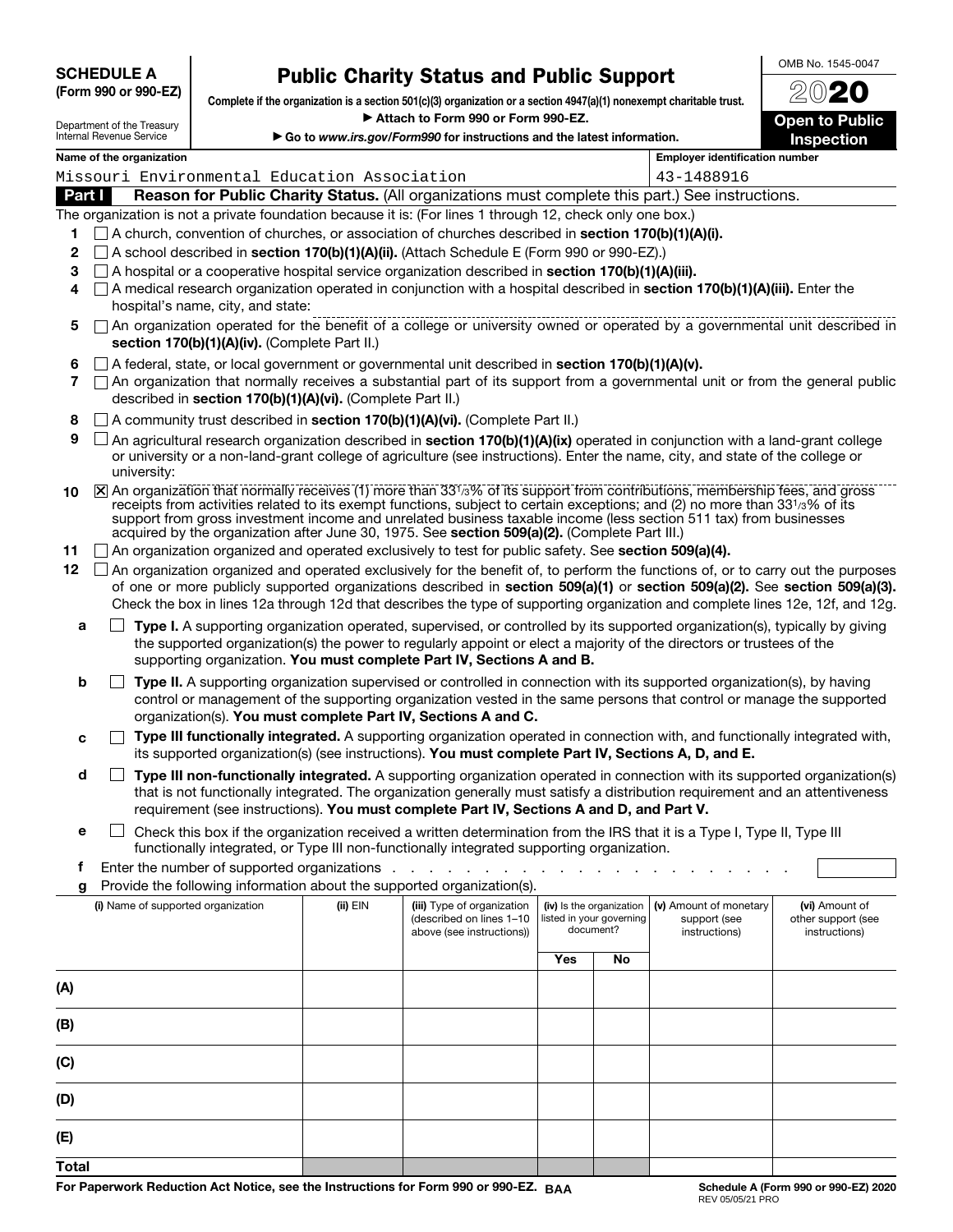**Part II** Support Schedule for Organizations Described in Sections 170(b)(1)(A)(iv) and 170(b)(1)(A)(vi) (Complete only if you checked the box on line 5, 7, or 8 of Part I or if the organization failed to qualify under Part III. If the organization fails to qualify under the tests listed below, please complete Part III.)

|                | <b>Section A. Public Support</b>                                                                                                                                                                                                                                                                                                                                                                                                                                               |          |                              |                                                                                               |            |          |                                      |
|----------------|--------------------------------------------------------------------------------------------------------------------------------------------------------------------------------------------------------------------------------------------------------------------------------------------------------------------------------------------------------------------------------------------------------------------------------------------------------------------------------|----------|------------------------------|-----------------------------------------------------------------------------------------------|------------|----------|--------------------------------------|
|                | Calendar year (or fiscal year beginning in) ▶                                                                                                                                                                                                                                                                                                                                                                                                                                  | (a) 2016 | (b) 2017                     | (c) 2018                                                                                      | $(d)$ 2019 | (e) 2020 | (f) Total                            |
| 1              | Gifts, grants, contributions, and<br>membership fees received. (Do not<br>include any "unusual grants.")                                                                                                                                                                                                                                                                                                                                                                       |          |                              |                                                                                               |            |          |                                      |
| $\mathbf{2}$   | Tax revenues levied for the<br>organization's benefit and either paid to<br>or expended on its behalf                                                                                                                                                                                                                                                                                                                                                                          |          |                              |                                                                                               |            |          |                                      |
| 3              | The value of services or facilities<br>furnished by a governmental unit to the<br>organization without charge                                                                                                                                                                                                                                                                                                                                                                  |          |                              |                                                                                               |            |          |                                      |
| 4              | <b>Total.</b> Add lines 1 through 3                                                                                                                                                                                                                                                                                                                                                                                                                                            |          |                              |                                                                                               |            |          |                                      |
| 5              | The portion of total contributions by<br>each person (other than a<br>governmental unit or publicly<br>supported organization) included on<br>line 1 that exceeds 2% of the amount<br>shown on line 11, column $(f)$ .                                                                                                                                                                                                                                                         |          |                              |                                                                                               |            |          |                                      |
| 6              | Public support. Subtract line 5 from line 4                                                                                                                                                                                                                                                                                                                                                                                                                                    |          |                              |                                                                                               |            |          |                                      |
|                | <b>Section B. Total Support</b>                                                                                                                                                                                                                                                                                                                                                                                                                                                |          |                              |                                                                                               |            |          |                                      |
|                | Calendar year (or fiscal year beginning in) ▶                                                                                                                                                                                                                                                                                                                                                                                                                                  | (a) 2016 | (b) 2017                     | (c) 2018                                                                                      | $(d)$ 2019 | (e) 2020 | (f) Total                            |
| 7              | Amounts from line 4<br>and the company of the company                                                                                                                                                                                                                                                                                                                                                                                                                          |          |                              |                                                                                               |            |          |                                      |
| 8              | Gross income from interest, dividends,<br>payments received on securities loans,<br>rents, royalties, and income from<br>similar sources                                                                                                                                                                                                                                                                                                                                       |          |                              |                                                                                               |            |          |                                      |
| 9              | Net income from unrelated business<br>activities, whether or not the business<br>is regularly carried on $\ldots$ $\ldots$ $\ldots$                                                                                                                                                                                                                                                                                                                                            |          |                              |                                                                                               |            |          |                                      |
| 10             | Other income. Do not include gain or<br>loss from the sale of capital assets<br>(Explain in Part VI.)                                                                                                                                                                                                                                                                                                                                                                          |          |                              |                                                                                               |            |          |                                      |
| 11<br>12<br>13 | Total support. Add lines 7 through 10<br>Gross receipts from related activities, etc. (see instructions)<br>First 5 years. If the Form 990 is for the organization's first, second, third, fourth, or fifth tax year as a section 501(c)(3)<br>organization, check this box and stop here                                                                                                                                                                                      |          |                              | $\mathcal{A}$ , and the contribution of the contribution of the contribution of $\mathcal{A}$ |            | 12       |                                      |
|                | <b>Section C. Computation of Public Support Percentage</b>                                                                                                                                                                                                                                                                                                                                                                                                                     |          |                              |                                                                                               |            |          |                                      |
| 14             | Public support percentage for 2020 (line 6, column (f), divided by line 11, column (f))                                                                                                                                                                                                                                                                                                                                                                                        |          |                              |                                                                                               |            | 14       | $\%$                                 |
| 15<br>16a      | Public support percentage from 2019 Schedule A, Part II, line 14<br>331/3% support test-2020. If the organization did not check the box on line 13, and line 14 is 331/3% or more, check this                                                                                                                                                                                                                                                                                  |          |                              | the contract of the contract of the                                                           |            | 15       | $\%$                                 |
| b              | box and <b>stop here.</b> The organization qualifies as a publicly supported organization<br>331/3% support test-2019. If the organization did not check a box on line 13 or 16a, and line 15 is 331/3% or more, check<br>this box and <b>stop here.</b> The organization qualifies as a publicly supported organization                                                                                                                                                       |          |                              |                                                                                               |            |          |                                      |
| 17a            | 10%-facts-and-circumstances test-2020. If the organization did not check a box on line 13, 16a, or 16b, and line 14 is<br>10% or more, and if the organization meets the facts-and-circumstances test, check this box and stop here. Explain in<br>Part VI how the organization meets the facts-and-circumstances test. The organization qualifies as a publicly supported<br>organization.<br>the contract of the contract of the contract of the contract of the contract of |          |                              |                                                                                               |            |          |                                      |
| b              | 10%-facts-and-circumstances test-2019. If the organization did not check a box on line 13, 16a, 16b, or 17a, and line<br>15 is 10% or more, and if the organization meets the facts-and-circumstances test, check this box and stop here. Explain<br>in Part VI how the organization meets the facts-and-circumstances test. The organization qualifies as a publicly supported<br>organization.                                                                               |          | and the contract of the con- |                                                                                               |            |          |                                      |
| 18             | Private foundation. If the organization did not check a box on line 13, 16a, 16b, 17a, or 17b, check this box and see                                                                                                                                                                                                                                                                                                                                                          |          |                              |                                                                                               |            |          |                                      |
|                |                                                                                                                                                                                                                                                                                                                                                                                                                                                                                |          |                              |                                                                                               |            |          | Schedule A (Form 990 or 990-EZ) 2020 |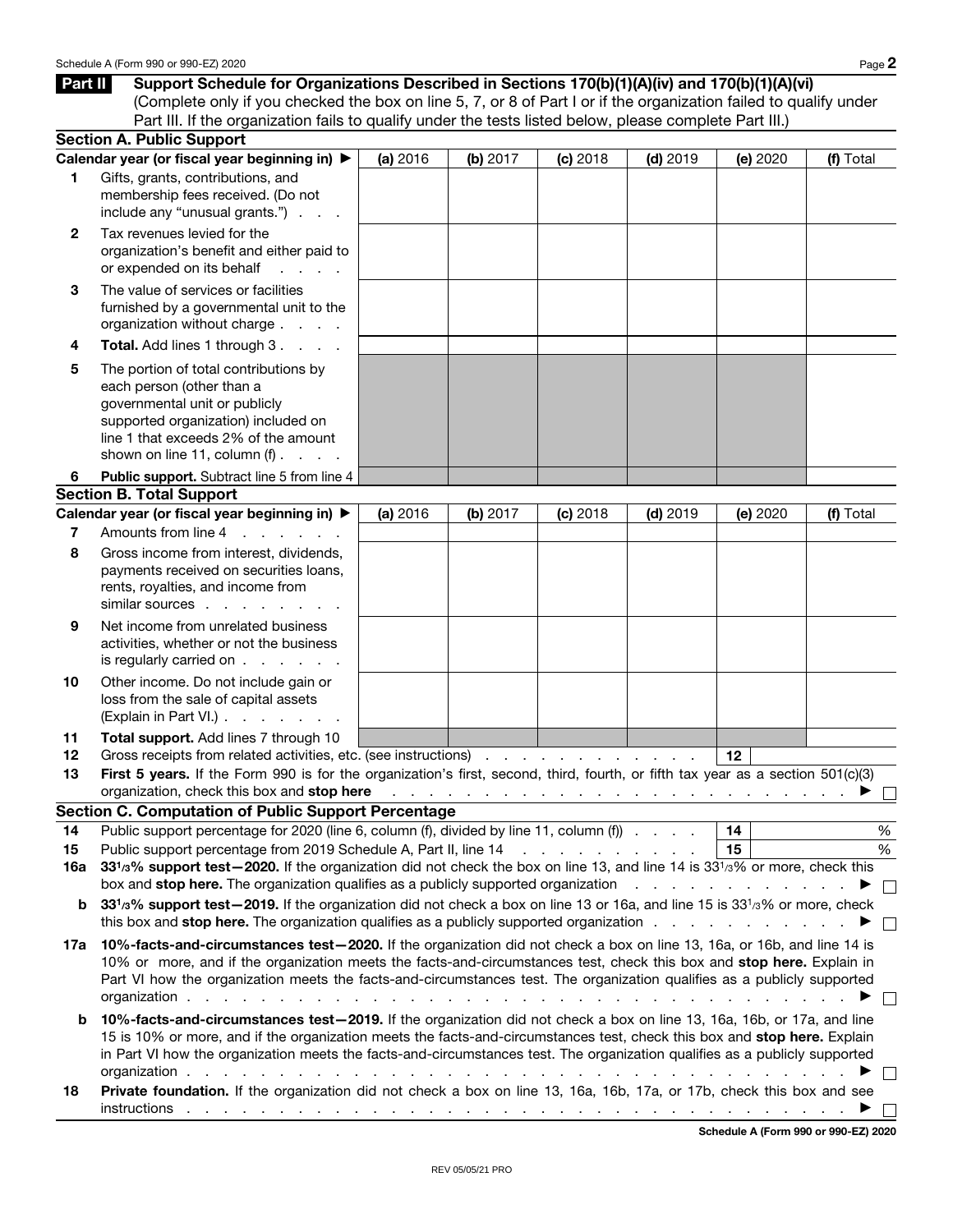### **Part III** Support Schedule for Organizations Described in Section 509(a)(2)

(Complete only if you checked the box on line 10 of Part I or if the organization failed to qualify under Part II. If the organization fails to qualify under the tests listed below, please complete Part II.)

|                | <b>Section A. Public Support</b>                                                                                                                                                                                                                                       |          |            |                                                                                       |            |          |              |
|----------------|------------------------------------------------------------------------------------------------------------------------------------------------------------------------------------------------------------------------------------------------------------------------|----------|------------|---------------------------------------------------------------------------------------|------------|----------|--------------|
|                | Calendar year (or fiscal year beginning in) ▶                                                                                                                                                                                                                          | (a) 2016 | (b) $2017$ | (c) 2018                                                                              | $(d)$ 2019 | (e) 2020 | (f) Total    |
| 1              | Gifts, grants, contributions, and membership fees                                                                                                                                                                                                                      |          |            |                                                                                       |            |          |              |
| $\overline{2}$ | received. (Do not include any "unusual grants.")<br>Gross receipts from admissions, merchandise                                                                                                                                                                        | 14,092.  | 14,814.    | 9,945.                                                                                | 67,580.    | 72,746.  | 179,177.     |
|                | sold or services performed, or facilities                                                                                                                                                                                                                              |          |            |                                                                                       |            |          |              |
|                | furnished in any activity that is related to the                                                                                                                                                                                                                       |          |            |                                                                                       |            |          |              |
| 3              | organization's tax-exempt purpose<br>Gross receipts from activities that are not an                                                                                                                                                                                    | 1,730.   | 2,535.     | 2,290.                                                                                | 1,970.     | 3,087.   | 11,612.      |
|                | unrelated trade or business under section 513                                                                                                                                                                                                                          |          |            |                                                                                       |            |          |              |
| 4              | Tax revenues levied for the<br>organization's benefit and either paid to<br>or expended on its behalf<br>and a state                                                                                                                                                   |          |            |                                                                                       |            |          |              |
| 5              | The value of services or facilities<br>furnished by a governmental unit to the<br>organization without charge                                                                                                                                                          |          |            |                                                                                       |            |          |              |
| 6              | Total. Add lines 1 through 5.                                                                                                                                                                                                                                          | 15,822.  | 17,349.    | 12,235.                                                                               | 69,550.    | 75,833.  | 190,789.     |
| 7a             | Amounts included on lines 1, 2, and 3<br>received from disqualified persons                                                                                                                                                                                            |          |            |                                                                                       |            |          |              |
| b              | Amounts included on lines 2 and 3                                                                                                                                                                                                                                      |          |            |                                                                                       |            |          |              |
|                | received from other than disqualified                                                                                                                                                                                                                                  |          |            |                                                                                       |            |          |              |
|                | persons that exceed the greater of \$5,000                                                                                                                                                                                                                             |          |            |                                                                                       |            |          |              |
|                | or 1% of the amount on line 13 for the year                                                                                                                                                                                                                            |          |            |                                                                                       |            |          |              |
| C<br>8         | Add lines 7a and 7b<br>and the company of the company of<br>Public support. (Subtract line 7c from                                                                                                                                                                     |          |            |                                                                                       |            |          |              |
|                | $line 6.)$ $\ldots$ $\ldots$ $\ldots$ $\ldots$                                                                                                                                                                                                                         |          |            |                                                                                       |            |          | 190,789.     |
|                | <b>Section B. Total Support</b>                                                                                                                                                                                                                                        |          |            |                                                                                       |            |          |              |
|                | Calendar year (or fiscal year beginning in) ▶                                                                                                                                                                                                                          | (a) 2016 | (b) $2017$ | (c) 2018                                                                              | $(d)$ 2019 | (e) 2020 | (f) Total    |
| 9              | Amounts from line 6<br>and a series of                                                                                                                                                                                                                                 | 15,822.  | 17,349.    | 12,235.                                                                               | 69,550.    | 75,833.  | 190,789.     |
| 10a            | Gross income from interest, dividends,<br>payments received on securities loans, rents,<br>royalties, and income from similar sources.                                                                                                                                 |          |            |                                                                                       |            |          |              |
|                | Unrelated business taxable income (less                                                                                                                                                                                                                                | 101.     | 87.        | 79.                                                                                   | 5,542.     |          | 5,809.       |
| b              | section 511 taxes) from businesses<br>acquired after June 30, 1975                                                                                                                                                                                                     |          |            |                                                                                       |            |          |              |
|                | c Add lines 10a and 10b<br>a na manazarta                                                                                                                                                                                                                              | 101.     | 87.        | 79.                                                                                   | 5,542.     |          | 5,809.       |
| 11             | Net income from unrelated business<br>activities not included in line 10b, whether<br>or not the business is regularly carried on                                                                                                                                      |          |            |                                                                                       |            |          |              |
| 12             | Other income. Do not include gain or<br>loss from the sale of capital assets<br>(Explain in Part VI.)                                                                                                                                                                  |          |            |                                                                                       |            |          |              |
| 13             | Total support. (Add lines 9, 10c, 11,                                                                                                                                                                                                                                  |          |            |                                                                                       |            |          |              |
|                | and $12.$ )<br>the contract of the contract of the                                                                                                                                                                                                                     | 15,923.  | 17,436.    | 12, 314.                                                                              | 75,092.    | 75,833.  | 196,598.     |
| 14             | First 5 years. If the Form 990 is for the organization's first, second, third, fourth, or fifth tax year as a section 501(c)(3)<br>organization, check this box and stop here                                                                                          |          |            | والمتعاون والمتعاون والمتعاونة والمتعاونة والمتعاونة والمتعاونة والمتعاونة والمتعاونة |            |          |              |
|                | <b>Section C. Computation of Public Support Percentage</b>                                                                                                                                                                                                             |          |            |                                                                                       |            |          |              |
| 15             | Public support percentage for 2020 (line 8, column (f), divided by line 13, column (f)                                                                                                                                                                                 |          |            |                                                                                       |            | 15       | 97.05 %      |
| 16             | Public support percentage from 2019 Schedule A, Part III, line 15                                                                                                                                                                                                      |          |            | and a series of the company of the                                                    |            | 16       | %            |
|                | Section D. Computation of Investment Income Percentage                                                                                                                                                                                                                 |          |            |                                                                                       |            |          |              |
| 17             | Investment income percentage for 2020 (line 10c, column (f), divided by line 13, column (f)                                                                                                                                                                            |          |            |                                                                                       |            | 17       | 2.95 %       |
| 18             | Investment income percentage from 2019 Schedule A, Part III, line 17                                                                                                                                                                                                   |          |            |                                                                                       |            | 18       | %            |
| 19а            | 331/3% support tests - 2020. If the organization did not check the box on line 14, and line 15 is more than 331/3%, and line<br>17 is not more than 33 <sup>1</sup> /3%, check this box and stop here. The organization qualifies as a publicly supported organization |          |            |                                                                                       |            |          |              |
| b              | 331/3% support tests - 2019. If the organization did not check a box on line 14 or line 19a, and line 16 is more than 331/3%, and                                                                                                                                      |          |            |                                                                                       |            |          | ▶ ⊠          |
|                | line 18 is not more than $3313%$ , check this box and stop here. The organization qualifies as a publicly supported organization                                                                                                                                       |          |            |                                                                                       |            |          | $\Box$<br>▶  |
| 20             | Private foundation. If the organization did not check a box on line 14, 19a, or 19b, check this box and see instructions                                                                                                                                               |          |            |                                                                                       |            |          | $\perp$<br>▶ |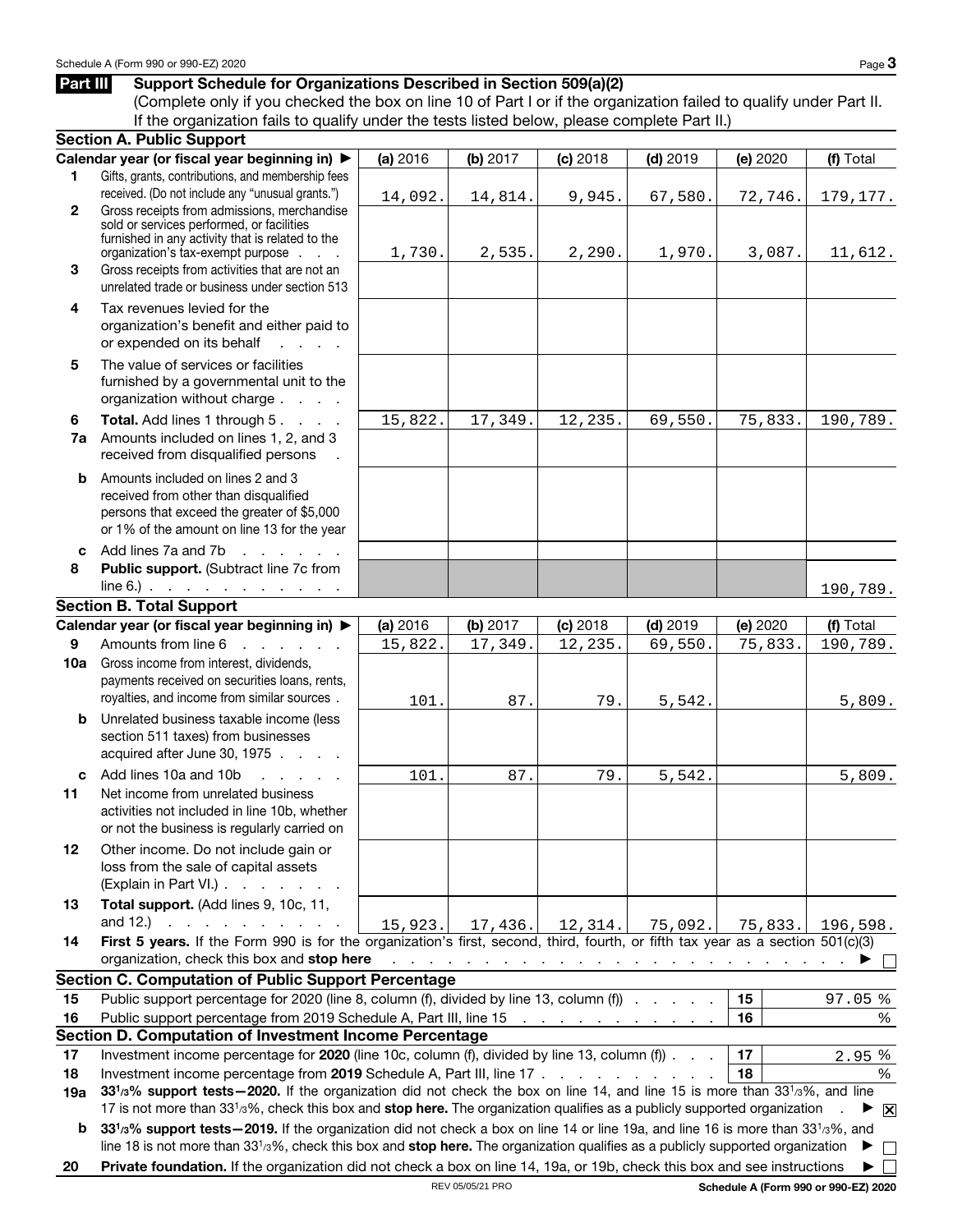### **Part IV Supporting Organizations**

(Complete only if you checked a box in line 12 on Part I. If you checked box 12a, Part I, complete Sections A and B. If you checked box 12b, Part I, complete Sections A and C. If you checked box 12c, Part I, complete Sections A, D, and E. If you checked box 12d, Part I, complete Sections A and D, and complete Part V.)

#### **Section A. All Supporting Organizations**

- **1** Are all of the organization's supported organizations listed by name in the organization's governing documents? If "No," describe in *Part VI* how the supported organizations are designated. If designated by class or purpose, describe the designation. If historic and continuing relationship, explain. **1**
- **2** Did the organization have any supported organization that does not have an IRS determination of status under section 509(a)(1) or (2)? If "Yes," explain in *Part VI* how the organization determined that the supported organization was described in section 509(a)(1) or (2). **2**
- **3a** Did the organization have a supported organization described in section 501(c)(4), (5), or (6)? If "Yes," answer lines 3b and 3c below. **3a**
- **b** Did the organization confirm that each supported organization qualified under section 501(c)(4), (5), or (6) and satisfied the public support tests under section 509(a)(2)? If "Yes," describe in **Part VI** when and how the organization made the determination. **3b**
- **c** Did the organization ensure that all support to such organizations was used exclusively for section 170(c)(2)(B) purposes? If "Yes," explain in *Part VI* what controls the organization put in place to ensure such use. **3c**
- **4a** Was any supported organization not organized in the United States ("foreign supported organization")? If "Yes," and if you checked box 12a or 12b in Part I, answer lines 4b and 4c below. **4a**
- **b** Did the organization have ultimate control and discretion in deciding whether to make grants to the foreign supported organization? If "Yes," describe in *Part VI* how the organization had such control and discretion despite being controlled or supervised by or in connection with its supported organizations. **4b**
- **c** Did the organization support any foreign supported organization that does not have an IRS determination under sections 501(c)(3) and 509(a)(1) or (2)? If "Yes," explain in *Part VI* what controls the organization used to ensure that all support to the foreign supported organization was used exclusively for section 170(c)(2)(B) purposes. **4c**
- **5a** Did the organization add, substitute, or remove any supported organizations during the tax year? If "Yes," answer lines 5b and 5c below (if applicable). Also, provide detail in *Part VI*, including (i) the names and EIN numbers of the supported organizations added, substituted, or removed; (ii) the reasons for each such action; (iii) the authority under the organization's organizing document authorizing such action; and (iv) how the action was accomplished (such as by amendment to the organizing document). **5a**
- **b Type I or Type II only.** Was any added or substituted supported organization part of a class already designated in the organization's organizing document? **5b**
- **c Substitutions only.** Was the substitution the result of an event beyond the organization's control? **5c**
- **6** Did the organization provide support (whether in the form of grants or the provision of services or facilities) to anyone other than (i) its supported organizations, (ii) individuals that are part of the charitable class benefited by one or more of its supported organizations, or (iii) other supporting organizations that also support or benefit one or more of the filing organization's supported organizations? If "Yes," provide detail in *Part VI.* **<sup>6</sup>**
- **7** Did the organization provide a grant, loan, compensation, or other similar payment to a substantial contributor (as defined in section 4958(c)(3)(C)), a family member of a substantial contributor, or a 35% controlled entity with regard to a substantial contributor? If "Yes," complete Part I of Schedule L (Form 990 or 990-EZ).
- **8** Did the organization make a loan to a disqualified person (as defined in section 4958) not described in line 7? If "Yes," complete Part I of Schedule L (Form 990 or 990-EZ). **8**
- **9a** Was the organization controlled directly or indirectly at any time during the tax year by one or more disqualified persons, as defined in section 4946 (other than foundation managers and organizations described in section 509(a)(1) or (2))? If "Yes," provide detail in **Part VI. 1998**
- **b** Did one or more disqualified persons (as defined in line 9a) hold a controlling interest in any entity in which the supporting organization had an interest? If "Yes," provide detail in **Part VI. 9b 9b**
- **c** Did a disqualified person (as defined in line 9a) have an ownership interest in, or derive any personal benefit from, assets in which the supporting organization also had an interest? If "Yes," provide detail in *Part VI.* **9c**
- **10a** Was the organization subject to the excess business holdings rules of section 4943 because of section 4943(f) (regarding certain Type II supporting organizations, and all Type III non-functionally integrated supporting organizations)? If "Yes," answer line 10b below. **10a** and the state of the state of the 10a
	- **b** Did the organization have any excess business holdings in the tax year? (Use Schedule C, Form 4720, to determine whether the organization had excess business holdings.) **10b**

**Yes No**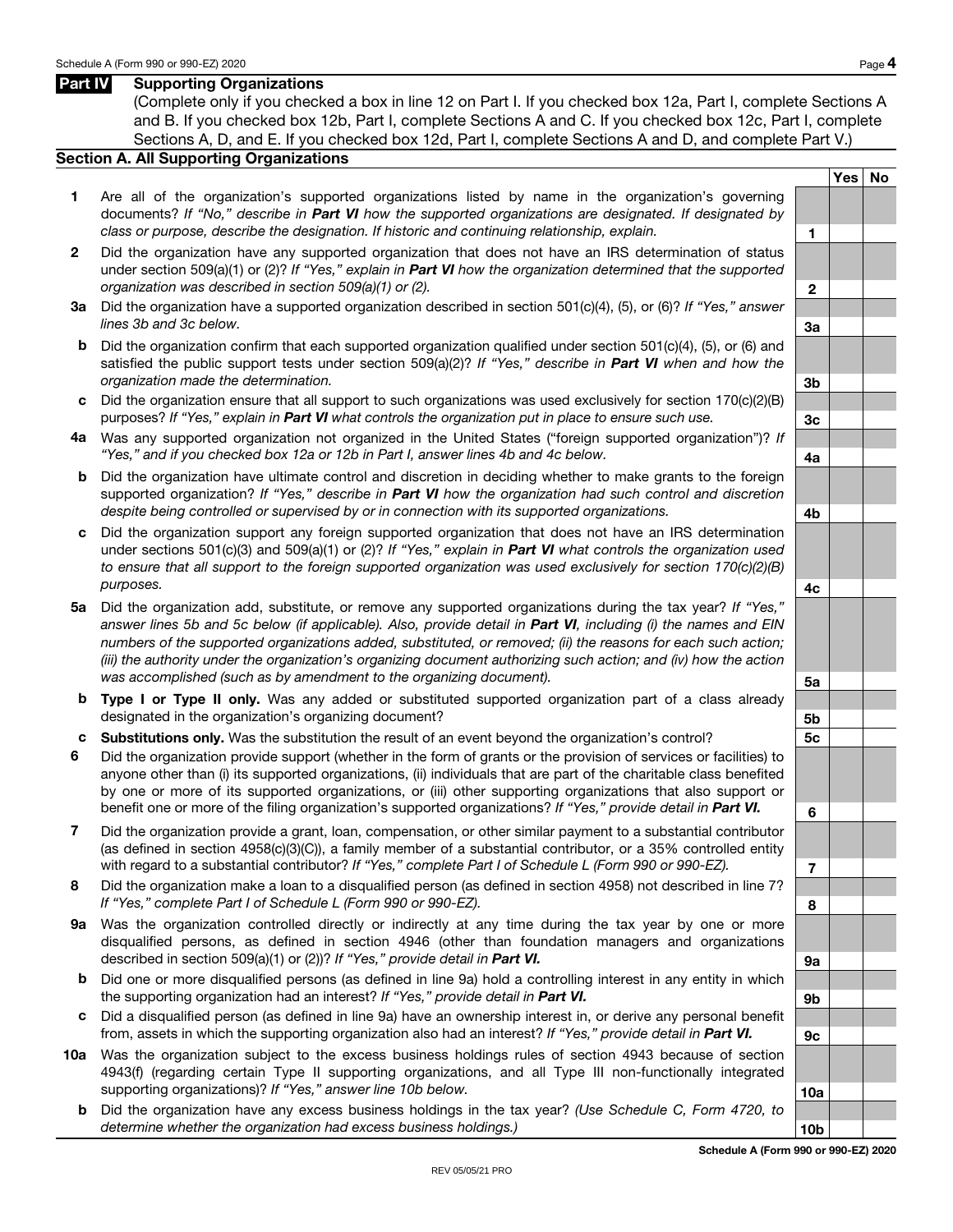#### **Part IV** Supporting Organizations (continued)

- **11** Has the organization accepted a gift or contribution from any of the following persons? **a** A person who directly or indirectly controls, either alone or together with persons described in lines 11b and
	- 11c below, the governing body of a supported organization? **11a**
	- **b** A family member of a person described in line 11a above? **11b 11b**
- **c** A 35% controlled entity of a person described in line 11a or 11b above? If "Yes" to line 11a, 11b, or 11c, provide detail in *Part VI.* **11c Section B. Type I Supporting Organizations**

- **1** Did the governing body, members of the governing body, officers acting in their official capacity, or membership of one or more supported organizations have the power to regularly appoint or elect at least a majority of the organization's officers, directors, or trustees at all times during the tax year? If "No," describe in *Part VI* how the supported organization(s) effectively operated, supervised, or controlled the organization's activities. If the organization had more than one supported organization, describe how the powers to appoint and/or remove officers, directors, or trustees were allocated among the supported organizations and what conditions or restrictions, if any, applied to such powers during the tax year. **1**
- **2** Did the organization operate for the benefit of any supported organization other than the supported organization(s) that operated, supervised, or controlled the supporting organization? If "Yes," explain in *Part VI* how providing such benefit carried out the purposes of the supported organization(s) that operated, supervised, or controlled the supporting organization. **2**

### **Section C. Type II Supporting Organizations**

**1** Were a majority of the organization's directors or trustees during the tax year also a majority of the directors or trustees of each of the organization's supported organization(s)? If "No," describe in *Part VI* how control or management of the supporting organization was vested in the same persons that controlled or managed the supported organization(s). **1** 

#### **Section D. All Type III Supporting Organizations**

**Yes No 1** Did the organization provide to each of its supported organizations, by the last day of the fifth month of the organization's tax year, (i) a written notice describing the type and amount of support provided during the prior tax year, (ii) a copy of the Form 990 that was most recently filed as of the date of notification, and (iii) copies of the organization's governing documents in effect on the date of notification, to the extent not previously provided? **1 2** Were any of the organization's officers, directors, or trustees either (i) appointed or elected by the supported organization(s) or (ii) serving on the governing body of a supported organization? If "No," explain in *Part VI* how the organization maintained a close and continuous working relationship with the supported organization(s). **2 3** By reason of the relationship described in line 2, above, did the organization's supported organizations have a significant voice in the organization's investment policies and in directing the use of the organization's income or assets at all times during the tax year? If "Yes," describe in *Part VI* the role the organization's

supported organizations played in this regard. **3**

## **Section E. Type III Functionally Integrated Supporting Organizations**

- **1** Check the box next to the method that the organization used to satisfy the Integral Part Test during the year (see instructions).<br>**a** □ The organization satisfied the Activities Test. Complete line 2 below.
- **a** □ The organization satisfied the Activities Test. Complete **line 2** below.<br>**b** □ The organization is the parent of each of its supported organizations.
- **b** The organization is the parent of each of its supported organizations. Complete **line 3** below.<br>**c** The organization supported a governmental entity. Describe in **Part VI** how you supported a gover
- **c** □ The organization supported a governmental entity. Describe in **Part VI** how you supported a governmental entity (see instructions).<br>2 Activities Test. Answer lines 2a and 2b below.
- **22** Activities Test. **Answer lines 2a and 2b below.**
- **a** Did substantially all of the organization's activities during the tax year directly further the exempt purposes of the supported organization(s) to which the organization was responsive? If "Yes," then in *Part VI identify those supported organizations and explain* how these activities directly furthered their exempt purposes, how the organization was responsive to those supported organizations, and how the organization determined that these activities constituted substantially all of its activities. **2a**
- **b** Did the activities described in line 2a, above, constitute activities that, but for the organization's involvement, one or more of the organization's supported organization(s) would have been engaged in? If "Yes," explain in **Part VI** the reasons for the organization's position that its supported organization(s) would have engaged in these activities but for the organization's involvement. **2b**
- **<sup>3</sup>** Parent of Supported Organizations. *Answer lines 3a and 3b below.*
- **a** Did the organization have the power to regularly appoint or elect a majority of the officers, directors, or trustees of each of the supported organizations? If "Yes" or "No," provide details in *Part VI.* **3a**
- **b** Did the organization exercise a substantial degree of direction over the policies, programs, and activities of each of its supported organizations? If "Yes," describe in *Part VI* the role played by the organization in this regard. **3b**

**Yes No**

**Yes No**

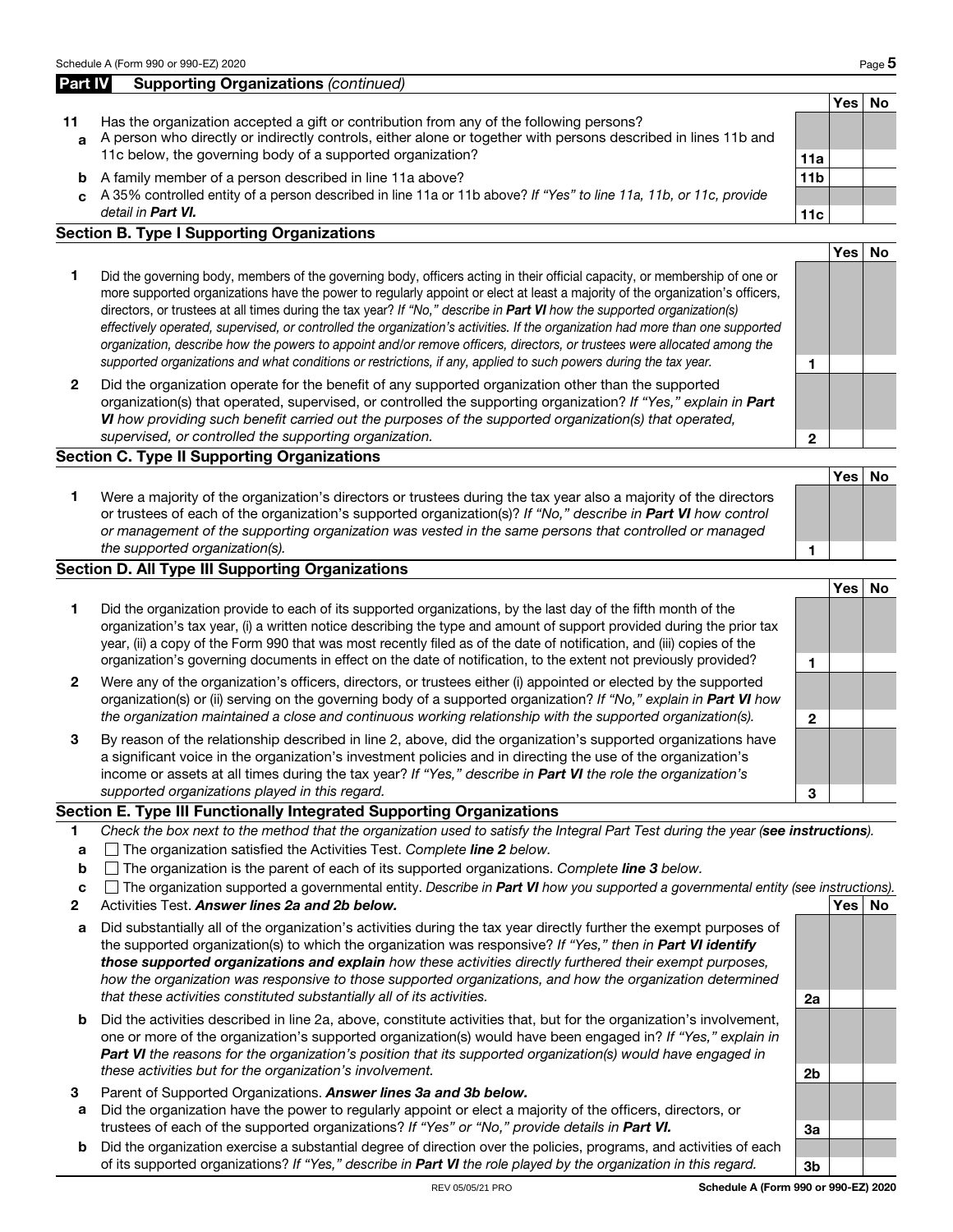### **Part V Type III Non-Functionally Integrated 509(a)(3) Supporting Organizations**

**<sup>1</sup>** Check here if the organization satisfied the Integral Part Test as a qualifying trust on Nov. 20, 1970 (explain in *Part VI*). **See instructions.** All other Type III non-functionally integrated supporting organizations must complete Sections A through E.

|                | Section A-Adjusted Net Income                                                                     |                         | (A) Prior Year | (B) Current Year<br>(optional) |
|----------------|---------------------------------------------------------------------------------------------------|-------------------------|----------------|--------------------------------|
| 1              | Net short-term capital gain                                                                       | 1                       |                |                                |
| $\mathbf{2}$   | Recoveries of prior-year distributions                                                            | $\overline{2}$          |                |                                |
| 3              | Other gross income (see instructions)                                                             | 3                       |                |                                |
| 4              | Add lines 1 through 3.                                                                            | $\overline{\mathbf{4}}$ |                |                                |
| 5              | Depreciation and depletion                                                                        | 5                       |                |                                |
| 6              | Portion of operating expenses paid or incurred for production or collection                       |                         |                |                                |
|                | of gross income or for management, conservation, or maintenance of                                |                         |                |                                |
|                | property held for production of income (see instructions)                                         | 6                       |                |                                |
| 7              | Other expenses (see instructions)                                                                 | $\overline{7}$          |                |                                |
| 8              | Adjusted Net Income (subtract lines 5, 6, and 7 from line 4)                                      | 8                       |                |                                |
|                | <b>Section B-Minimum Asset Amount</b>                                                             |                         | (A) Prior Year | (B) Current Year<br>(optional) |
| 1              | Aggregate fair market value of all non-exempt-use assets (see                                     |                         |                |                                |
|                | instructions for short tax year or assets held for part of year):                                 |                         |                |                                |
| a              | Average monthly value of securities                                                               | 1a                      |                |                                |
| b              | Average monthly cash balances                                                                     | 1 <sub>b</sub>          |                |                                |
| c              | Fair market value of other non-exempt-use assets                                                  | 1 <sub>c</sub>          |                |                                |
| d              | Total (add lines 1a, 1b, and 1c)                                                                  | 1 <sub>d</sub>          |                |                                |
| е              | Discount claimed for blockage or other factors<br>(explain in detail in Part VI):                 |                         |                |                                |
| 2              | Acquisition indebtedness applicable to non-exempt-use assets                                      | $\overline{2}$          |                |                                |
| 3              | Subtract line 2 from line 1d.                                                                     | $\overline{3}$          |                |                                |
| 4              | Cash deemed held for exempt use. Enter 0.015 of line 3 (for greater amount,<br>see instructions). | 4                       |                |                                |
| 5              | Net value of non-exempt-use assets (subtract line 4 from line 3)                                  | 5                       |                |                                |
| 6              | Multiply line 5 by 0.035.                                                                         | 6                       |                |                                |
| 7              | Recoveries of prior-year distributions                                                            | $\overline{\mathbf{r}}$ |                |                                |
| 8              | Minimum Asset Amount (add line 7 to line 6)                                                       | 8                       |                |                                |
|                | <b>Section C-Distributable Amount</b>                                                             |                         |                | <b>Current Year</b>            |
| 1              | Adjusted net income for prior year (from Section A, line 8, column A)                             | $\mathbf{1}$            |                |                                |
| $\overline{2}$ | Enter 0.85 of line 1.                                                                             | $\overline{2}$          |                |                                |
| 3              | Minimum asset amount for prior year (from Section B, line 8, column A)                            | 3                       |                |                                |
| 4              | Enter greater of line 2 or line 3.                                                                | $\overline{\mathbf{4}}$ |                |                                |
| 5              | Income tax imposed in prior year                                                                  | 5                       |                |                                |
| 6              | Distributable Amount. Subtract line 5 from line 4, unless subject to                              |                         |                |                                |
|                | emergency temporary reduction (see instructions).                                                 | 6                       |                |                                |

**7** □ Check here if the current year is the organization's first as a non-functionally integrated Type III supporting organization (see instructions).

**Schedule A (Form 990 or 990-EZ) 2020**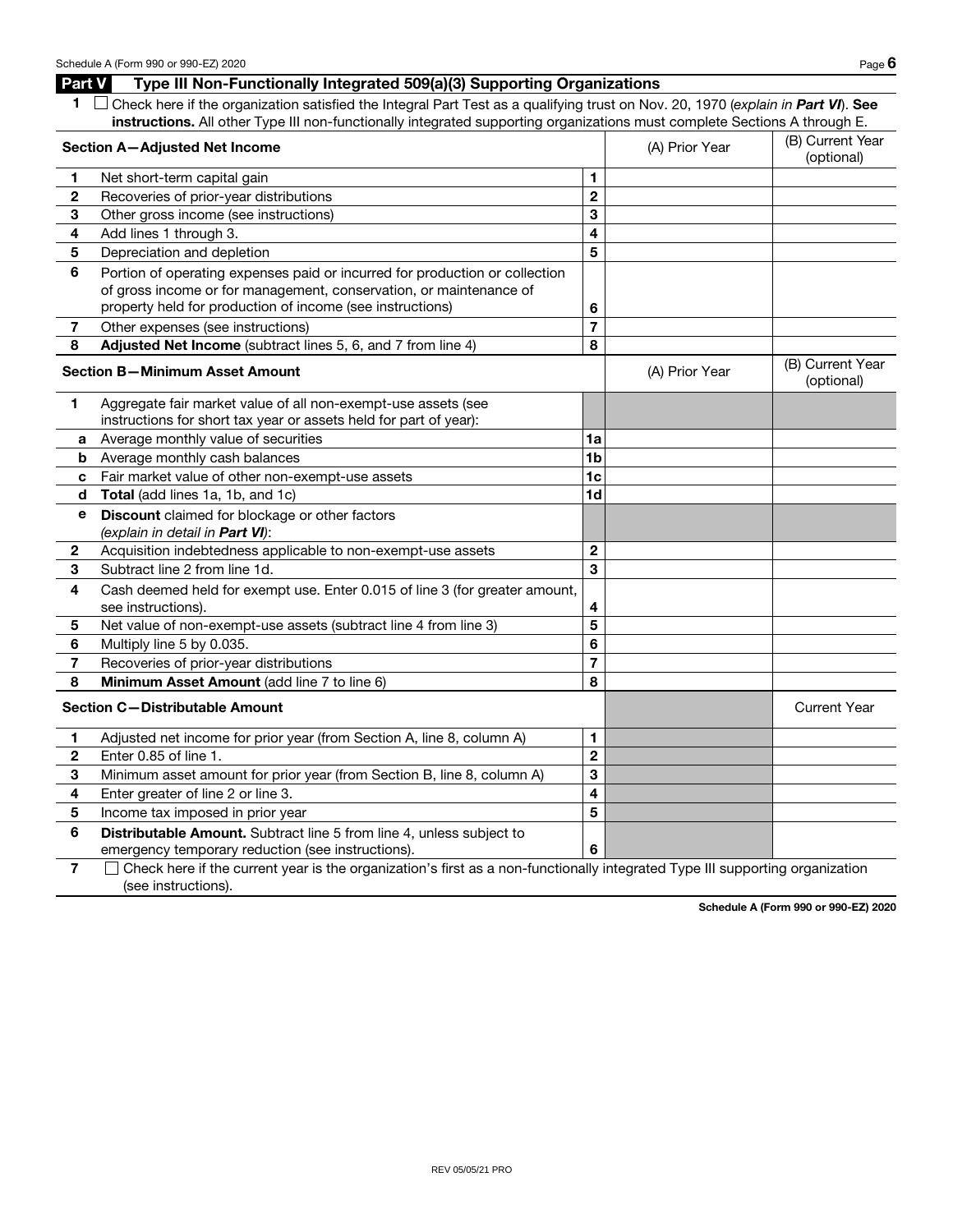| <b>Part V</b> | Type III Non-Functionally Integrated 509(a)(3) Supporting Organizations (continued)                                                                           |                                    |                                               |                |                                                  |
|---------------|---------------------------------------------------------------------------------------------------------------------------------------------------------------|------------------------------------|-----------------------------------------------|----------------|--------------------------------------------------|
|               | <b>Section D-Distributions</b>                                                                                                                                |                                    |                                               |                | <b>Current Year</b>                              |
| 1.            | Amounts paid to supported organizations to accomplish exempt purposes                                                                                         |                                    |                                               | 1.             |                                                  |
| $\mathbf 2$   | Amounts paid to perform activity that directly furthers exempt purposes of supported                                                                          |                                    |                                               |                |                                                  |
|               | organizations, in excess of income from activity                                                                                                              |                                    |                                               | $\mathbf{2}$   |                                                  |
| З             | Administrative expenses paid to accomplish exempt purposes of supported organizations                                                                         |                                    |                                               | 3              |                                                  |
| 4             | Amounts paid to acquire exempt-use assets                                                                                                                     |                                    |                                               | 4              |                                                  |
| 5             | Qualified set-aside amounts (prior IRS approval required - provide details in Part VI)                                                                        |                                    |                                               | 5              |                                                  |
| 6             | Other distributions (describe in Part VI). See instructions.                                                                                                  |                                    |                                               | 6              |                                                  |
| 7             | Total annual distributions. Add lines 1 through 6.                                                                                                            |                                    |                                               | $\overline{7}$ |                                                  |
| 8             | Distributions to attentive supported organizations to which the organization is responsive                                                                    |                                    |                                               |                |                                                  |
|               | (provide details in Part VI). See instructions.                                                                                                               |                                    |                                               | 8              |                                                  |
| 9             | Distributable amount for 2020 from Section C, line 6                                                                                                          |                                    |                                               | 9              |                                                  |
| 10            | Line 8 amount divided by line 9 amount                                                                                                                        |                                    |                                               | 10             |                                                  |
|               | Section E-Distribution Allocations (see instructions)                                                                                                         | (i)<br><b>Excess Distributions</b> | (ii)<br><b>Underdistributions</b><br>Pre-2020 |                | (iii)<br><b>Distributable</b><br>Amount for 2020 |
| 1.            | Distributable amount for 2020 from Section C, line 6                                                                                                          |                                    |                                               |                |                                                  |
| $\mathbf{2}$  | Underdistributions, if any, for years prior to 2020                                                                                                           |                                    |                                               |                |                                                  |
|               | (reasonable cause required - explain in Part VI). See                                                                                                         |                                    |                                               |                |                                                  |
|               | instructions.                                                                                                                                                 |                                    |                                               |                |                                                  |
| 3             | Excess distributions carryover, if any, to 2020                                                                                                               |                                    |                                               |                |                                                  |
| a             | From 2015<br>and a state of the                                                                                                                               |                                    |                                               |                |                                                  |
| b             | From 2016 $\ldots$ $\ldots$                                                                                                                                   |                                    |                                               |                |                                                  |
| c             | From 2017<br>and a strategic and                                                                                                                              |                                    |                                               |                |                                                  |
| d             | From 2018<br>the contract of the con-                                                                                                                         |                                    |                                               |                |                                                  |
| е             | From 2019<br>and a state of the                                                                                                                               |                                    |                                               |                |                                                  |
| f             | Total of lines 3a through 3e                                                                                                                                  |                                    |                                               |                |                                                  |
| g             | Applied to underdistributions of prior years                                                                                                                  |                                    |                                               |                |                                                  |
| h.            | Applied to 2020 distributable amount                                                                                                                          |                                    |                                               |                |                                                  |
| i.            | Carryover from 2015 not applied (see instructions)                                                                                                            |                                    |                                               |                |                                                  |
| J             | Remainder. Subtract lines 3g, 3h, and 3i from line 3f.                                                                                                        |                                    |                                               |                |                                                  |
| 4             | Distributions for 2020 from                                                                                                                                   |                                    |                                               |                |                                                  |
|               | Section D, line 7:<br>\$                                                                                                                                      |                                    |                                               |                |                                                  |
| a             | Applied to underdistributions of prior years                                                                                                                  |                                    |                                               |                |                                                  |
| b             | Applied to 2020 distributable amount                                                                                                                          |                                    |                                               |                |                                                  |
| c             | Remainder. Subtract lines 4a and 4b from line 4.                                                                                                              |                                    |                                               |                |                                                  |
| 5             | Remaining underdistributions for years prior to 2020, if                                                                                                      |                                    |                                               |                |                                                  |
|               | any. Subtract lines 3g and 4a from line 2. For result                                                                                                         |                                    |                                               |                |                                                  |
|               | greater than zero, explain in Part VI. See instructions.                                                                                                      |                                    |                                               |                |                                                  |
| 6             | Remaining underdistributions for 2020. Subtract lines 3h<br>and 4b from line 1. For result greater than zero, explain in<br><b>Part VI.</b> See instructions. |                                    |                                               |                |                                                  |
| 7             | Excess distributions carryover to 2021. Add lines 3j<br>and 4c.                                                                                               |                                    |                                               |                |                                                  |
| 8             | Breakdown of line 7:                                                                                                                                          |                                    |                                               |                |                                                  |
| a             | Excess from 2016                                                                                                                                              |                                    |                                               |                |                                                  |
| b             | Excess from 2017 $\ldots$                                                                                                                                     |                                    |                                               |                |                                                  |
| c             | Excess from 2018 $\ldots$                                                                                                                                     |                                    |                                               |                |                                                  |
| d             | Excess from 2019 $\ldots$                                                                                                                                     |                                    |                                               |                |                                                  |
| е             | Excess from 2020                                                                                                                                              |                                    |                                               |                |                                                  |

**Schedule A (Form 990 or 990-EZ) 2020**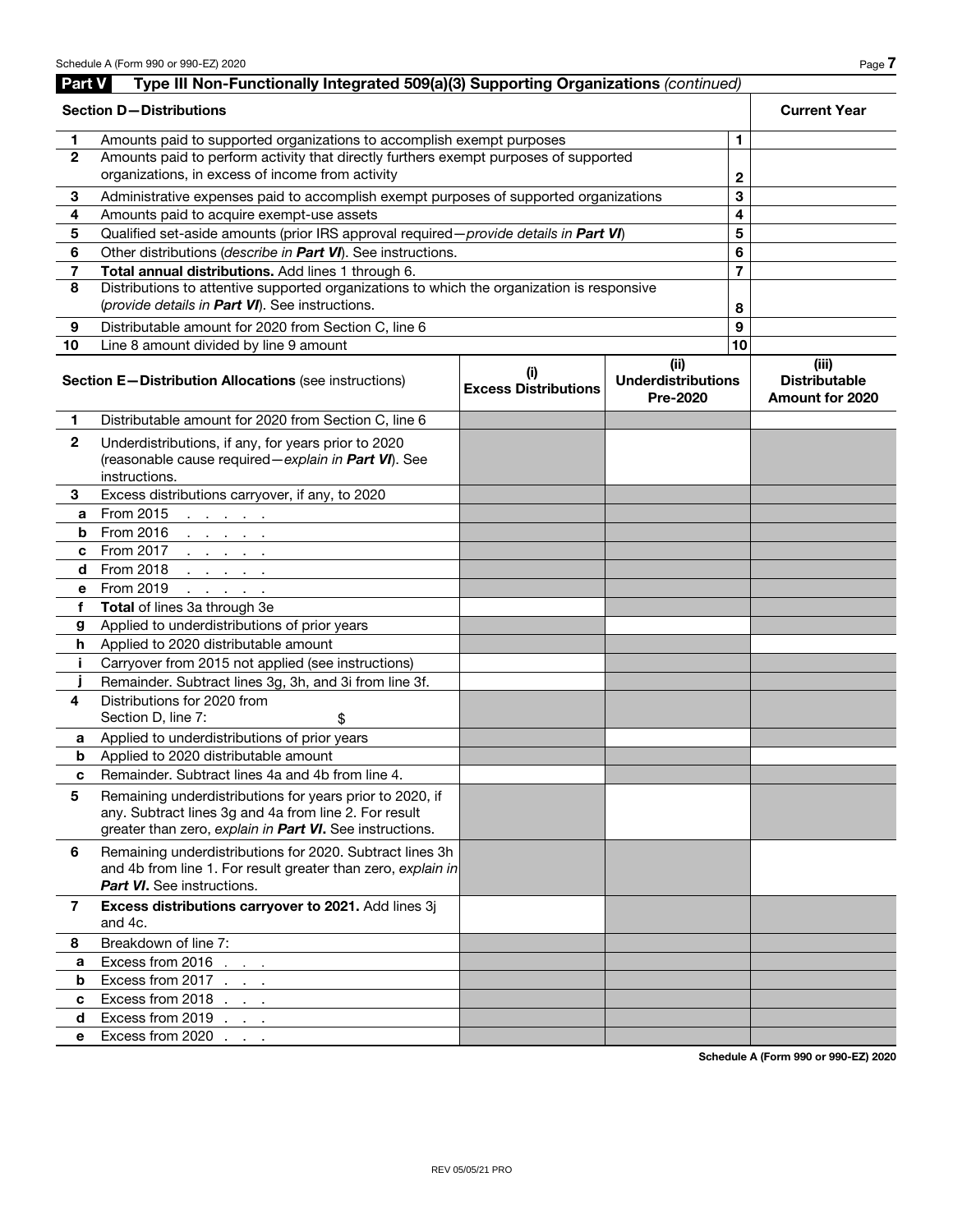| <b>Part VI</b> | Supplemental Information. Provide the explanations required by Part II, line 10; Part II, line 17a or 17b; Part<br>III, line 12; Part IV, Section A, lines 1, 2, 3b, 3c, 4b, 4c, 5a, 6, 9a, 9b, 9c, 11a, 11b, and 11c; Part IV, Section<br>B, lines 1 and 2; Part IV, Section C, line 1; Part IV, Section D, lines 2 and 3; Part IV, Section E, lines 1c, 2a, 2b,<br>3a, and 3b; Part V, line 1; Part V, Section B, line 1e; Part V, Section D, lines 5, 6, and 8; and Part V, Section E,<br>lines 2, 5, and 6. Also complete this part for any additional information. (See instructions.) |
|----------------|---------------------------------------------------------------------------------------------------------------------------------------------------------------------------------------------------------------------------------------------------------------------------------------------------------------------------------------------------------------------------------------------------------------------------------------------------------------------------------------------------------------------------------------------------------------------------------------------|
|                |                                                                                                                                                                                                                                                                                                                                                                                                                                                                                                                                                                                             |
|                |                                                                                                                                                                                                                                                                                                                                                                                                                                                                                                                                                                                             |
|                |                                                                                                                                                                                                                                                                                                                                                                                                                                                                                                                                                                                             |
|                |                                                                                                                                                                                                                                                                                                                                                                                                                                                                                                                                                                                             |
|                |                                                                                                                                                                                                                                                                                                                                                                                                                                                                                                                                                                                             |
|                |                                                                                                                                                                                                                                                                                                                                                                                                                                                                                                                                                                                             |
|                |                                                                                                                                                                                                                                                                                                                                                                                                                                                                                                                                                                                             |
|                |                                                                                                                                                                                                                                                                                                                                                                                                                                                                                                                                                                                             |
|                |                                                                                                                                                                                                                                                                                                                                                                                                                                                                                                                                                                                             |
|                |                                                                                                                                                                                                                                                                                                                                                                                                                                                                                                                                                                                             |
|                |                                                                                                                                                                                                                                                                                                                                                                                                                                                                                                                                                                                             |
|                |                                                                                                                                                                                                                                                                                                                                                                                                                                                                                                                                                                                             |
|                |                                                                                                                                                                                                                                                                                                                                                                                                                                                                                                                                                                                             |
|                |                                                                                                                                                                                                                                                                                                                                                                                                                                                                                                                                                                                             |
|                |                                                                                                                                                                                                                                                                                                                                                                                                                                                                                                                                                                                             |
|                |                                                                                                                                                                                                                                                                                                                                                                                                                                                                                                                                                                                             |
|                |                                                                                                                                                                                                                                                                                                                                                                                                                                                                                                                                                                                             |
|                |                                                                                                                                                                                                                                                                                                                                                                                                                                                                                                                                                                                             |
|                |                                                                                                                                                                                                                                                                                                                                                                                                                                                                                                                                                                                             |
|                |                                                                                                                                                                                                                                                                                                                                                                                                                                                                                                                                                                                             |
|                |                                                                                                                                                                                                                                                                                                                                                                                                                                                                                                                                                                                             |
|                |                                                                                                                                                                                                                                                                                                                                                                                                                                                                                                                                                                                             |
|                |                                                                                                                                                                                                                                                                                                                                                                                                                                                                                                                                                                                             |
|                |                                                                                                                                                                                                                                                                                                                                                                                                                                                                                                                                                                                             |
|                |                                                                                                                                                                                                                                                                                                                                                                                                                                                                                                                                                                                             |
|                |                                                                                                                                                                                                                                                                                                                                                                                                                                                                                                                                                                                             |
|                |                                                                                                                                                                                                                                                                                                                                                                                                                                                                                                                                                                                             |
|                |                                                                                                                                                                                                                                                                                                                                                                                                                                                                                                                                                                                             |
|                |                                                                                                                                                                                                                                                                                                                                                                                                                                                                                                                                                                                             |
|                |                                                                                                                                                                                                                                                                                                                                                                                                                                                                                                                                                                                             |
|                |                                                                                                                                                                                                                                                                                                                                                                                                                                                                                                                                                                                             |
|                |                                                                                                                                                                                                                                                                                                                                                                                                                                                                                                                                                                                             |
|                |                                                                                                                                                                                                                                                                                                                                                                                                                                                                                                                                                                                             |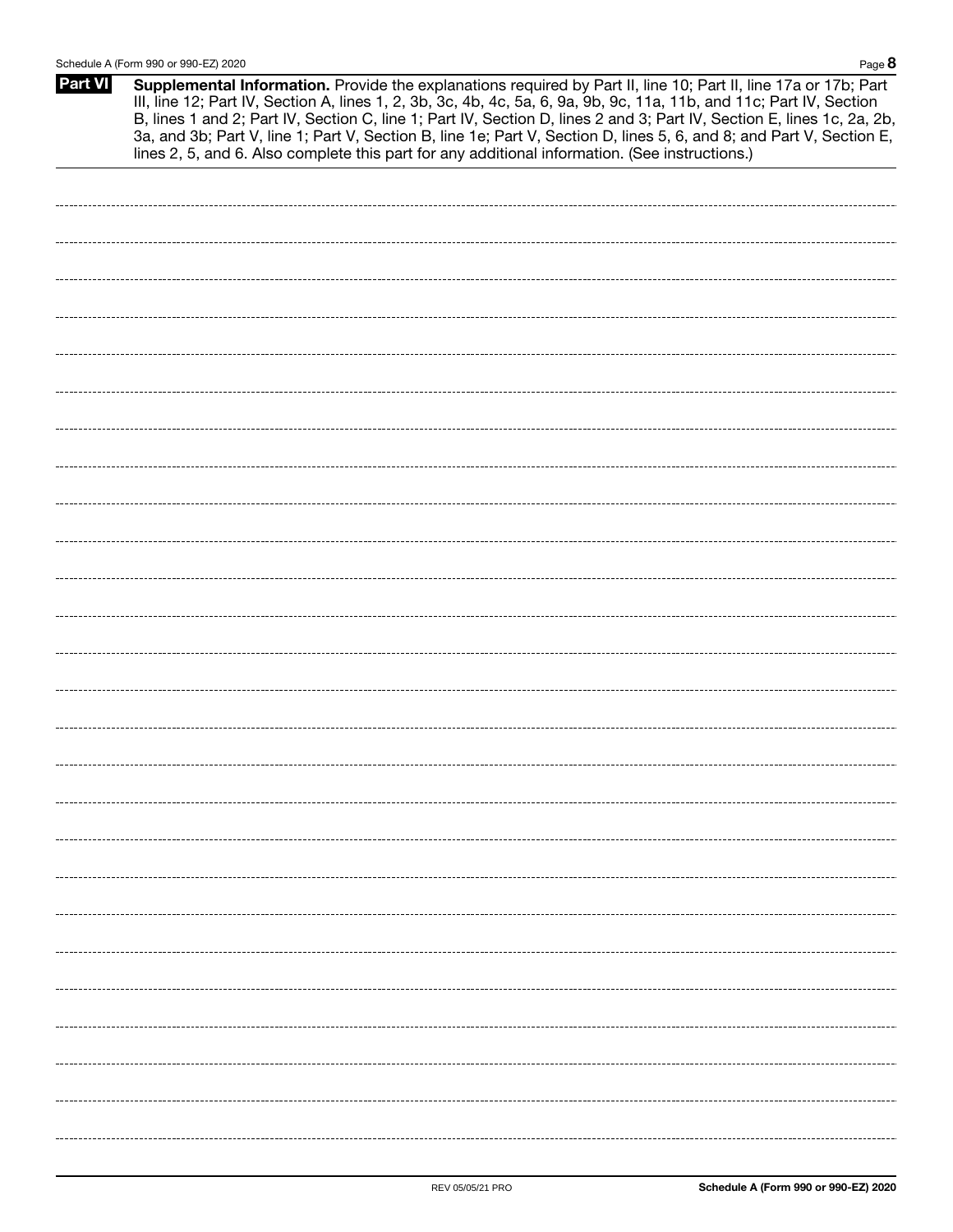| <b>Schedule B</b> |  |
|-------------------|--|
|-------------------|--|

| (Form 990, 990-EZ,         |
|----------------------------|
| or 990-PF)                 |
| Department of the Treasury |

Internal Revenue Service

# **Schedule of Contributors**

OMB No. 1545-0047

20**20**

| Name of the organization                                                         |                                                          | <b>Employer identification number</b> |  |  |  |
|----------------------------------------------------------------------------------|----------------------------------------------------------|---------------------------------------|--|--|--|
| Missouri Environmental Education Association                                     | 43-1488916                                               |                                       |  |  |  |
| <b>Organization type (check one):</b>                                            |                                                          |                                       |  |  |  |
| Filers of:                                                                       | Section:                                                 |                                       |  |  |  |
| Form 990 or 990-EZ                                                               | $ \mathsf{x} $ 501(c)(<br>3) (enter number) organization |                                       |  |  |  |
| $\Box$ 4947(a)(1) nonexempt charitable trust not treated as a private foundation |                                                          |                                       |  |  |  |
| $\Box$ 527 political organization                                                |                                                          |                                       |  |  |  |
| Form 990-PF                                                                      | 501(c)(3) exempt private foundation                      |                                       |  |  |  |

| $\Box$ 4947(a)(1) nonexempt charitable trust treated as a private foundation |  |  |
|------------------------------------------------------------------------------|--|--|
| $\Box$ 501(c)(3) taxable private foundation                                  |  |  |

Check if your organization is covered by the **General Rule** or a **Special Rule.**

**Note:** Only a section 501(c)(7), (8), or (10) organization can check boxes for both the General Rule and a Special Rule. See instructions.

### **General Rule**

For an organization filing Form 990, 990-EZ, or 990-PF that received, during the year, contributions totaling \$5,000 or more (in money or property) from any one contributor. Complete Parts I and II. See instructions for determining a contributor's total contributions.

### **Special Rules**

 $\Box$  For an organization described in section 501(c)(3) filing Form 990 or 990-EZ that met the 331/3% support test of the regulations under sections 509(a)(1) and 170(b)(1)(A)(vi), that checked Schedule A (Form 990 or 990-EZ), Part II, line 13, 16a, or 16b, and that received from any one contributor, during the year, total contributions of the greater of **(1)**  \$5,000; or **(2)** 2% of the amount on (i) Form 990, Part VIII, line 1h; or (ii) Form 990-EZ, line 1. Complete Parts I and II.

 $\Box$  For an organization described in section 501(c)(7), (8), or (10) filing Form 990 or 990-EZ that received from any one contributor, during the year, total contributions of more than \$1,000 exclusively for religious, charitable, scientific, literary, or educational purposes, or for the prevention of cruelty to children or animals. Complete Parts I (entering "N/A" in column (b) instead of the contributor name and address), II, and III.

 $\Box$  For an organization described in section 501(c)(7), (8), or (10) filing Form 990 or 990-EZ that received from any one contributor, during the year, contributions exclusively for religious, charitable, etc., purposes, but no such contributions totaled more than \$1,000. If this box is checked, enter here the total contributions that were received during the year for an exclusively religious, charitable, etc., purpose. Don't complete any of the parts unless the General Rule applies to this organization because it received nonexclusively religious, charitable, etc., contributions totaling \$5,000 or more during the year . . . . . . . . . . . . . . . . . . <sup>a</sup> \$

**Caution:** An organization that isn't covered by the General Rule and/or the Special Rules doesn't file Schedule B (Form 990, 990-EZ, or 990-PF), but it **must** answer "No" on Part IV, line 2, of its Form 990; or check the box on line H of its Form 990-EZ or on its Form 990-PF, Part I, line 2, to certify that it doesn't meet the filing requirements of Schedule B (Form 990, 990-EZ, or 990-PF).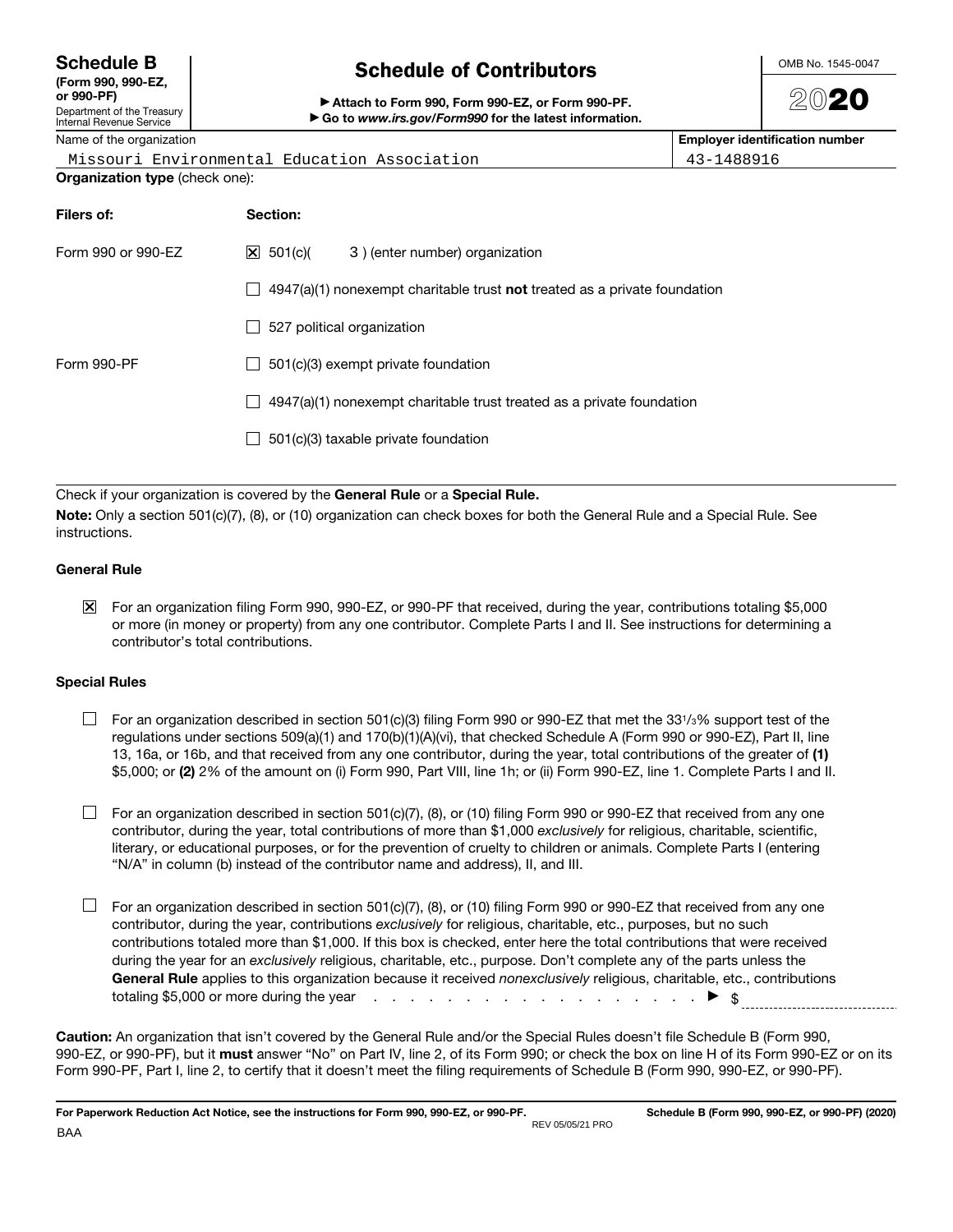| Schedule B (Form 990, 990-EZ, or 990-PF) (2020) | $P$ age $\geq$ |
|-------------------------------------------------|----------------|
|-------------------------------------------------|----------------|

Name of organization **Employer identification number**

Missouri Environmental Education Association 43-1488916

**Part I Contributors** (see instructions). Use duplicate copies of Part I if additional space is needed.

| (a)             | (b)                          | (c)                        | (d)                                                                                                           |
|-----------------|------------------------------|----------------------------|---------------------------------------------------------------------------------------------------------------|
| No.             | Name, address, and ZIP + 4   | <b>Total contributions</b> | Type of contribution                                                                                          |
| 1               |                              | \$<br>55, 273.             | ⊠<br>Person<br>Payroll<br><b>Noncash</b><br>(Complete Part II for<br>noncash contributions.)                  |
| (a)             | (b)                          | (c)                        | (d)                                                                                                           |
| No.             | Name, address, and ZIP + 4   | <b>Total contributions</b> | Type of contribution                                                                                          |
| $\frac{2}{\pi}$ |                              | \$<br>7,545.               | $\boxtimes$<br><b>Person</b><br>Payroll<br><b>Noncash</b><br>(Complete Part II for<br>noncash contributions.) |
| (a)             | (b)                          | (c)                        | (d)                                                                                                           |
| No.             | Name, address, and ZIP + 4   | <b>Total contributions</b> | Type of contribution                                                                                          |
|                 |                              | \$                         | Person<br>Payroll<br><b>Noncash</b><br>(Complete Part II for<br>noncash contributions.)                       |
| (a)             | (b)                          | (c)                        | (d)                                                                                                           |
| No.             | Name, address, and ZIP + 4   | <b>Total contributions</b> | Type of contribution                                                                                          |
|                 |                              | \$                         | Person<br>Payroll<br><b>Noncash</b><br>(Complete Part II for<br>noncash contributions.)                       |
| (a)             | (b)                          | (c)                        | (d)                                                                                                           |
| No.             | Name, address, and $ZIP + 4$ | <b>Total contributions</b> | <b>Type of contribution</b>                                                                                   |
|                 |                              | \$                         | Person<br>Payroll<br>Noncash<br>(Complete Part II for<br>noncash contributions.)                              |
| (a)             | (b)                          | (c)                        | (d)                                                                                                           |
| No.             | Name, address, and ZIP + 4   | <b>Total contributions</b> | Type of contribution                                                                                          |
|                 |                              | \$                         | Person<br>Payroll<br><b>Noncash</b><br>(Complete Part II for<br>noncash contributions.)                       |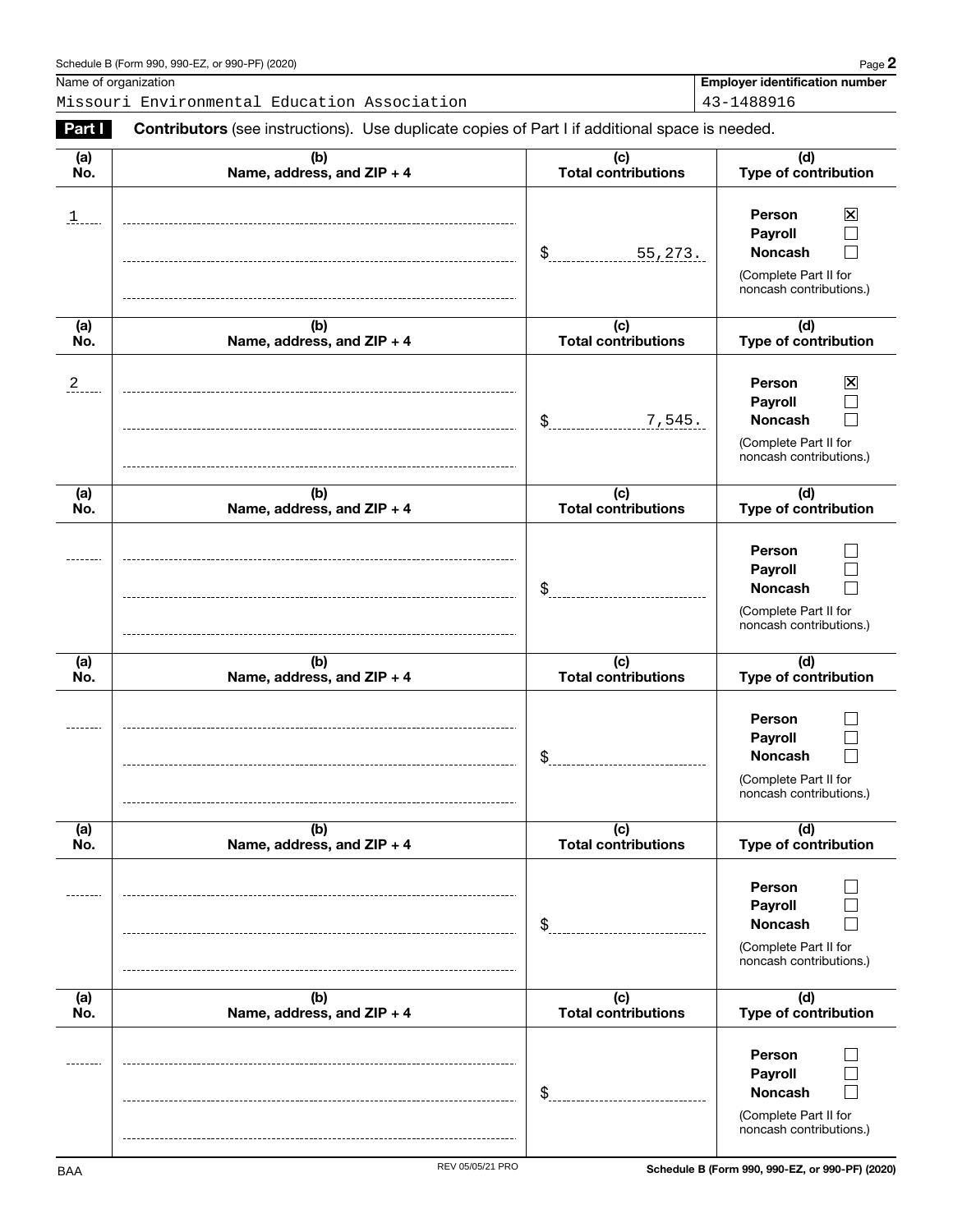Missouri Environmental Education Association 43-1488916

| <b>Noncash</b><br>art II |
|--------------------------|
|--------------------------|

**Part II** Noncash Property (see instructions). Use duplicate copies of Part II if additional space is needed.

Name of organization **Employer identification number**

| (a) No.<br>from<br>Part I | (b)<br>Description of noncash property given | (c)<br>FMV (or estimate)<br>(See instructions.) | (d)<br>Date received |
|---------------------------|----------------------------------------------|-------------------------------------------------|----------------------|
|                           |                                              | $\frac{1}{2}$                                   |                      |
| (a) No.<br>from<br>Part I | (b)<br>Description of noncash property given | (c)<br>FMV (or estimate)<br>(See instructions.) | (d)<br>Date received |
|                           |                                              | \$                                              |                      |
| (a) No.<br>from<br>Part I | (b)<br>Description of noncash property given | (c)<br>FMV (or estimate)<br>(See instructions.) | (d)<br>Date received |
|                           |                                              | \$                                              |                      |
| (a) No.<br>from<br>Part I | (b)<br>Description of noncash property given | (c)<br>FMV (or estimate)<br>(See instructions.) | (d)<br>Date received |
|                           |                                              | \$                                              |                      |
| (a) No.<br>from<br>Part I | (b)<br>Description of noncash property given | (c)<br>FMV (or estimate)<br>(See instructions.) | (d)<br>Date received |
| .                         |                                              | \$                                              |                      |
| (a) No.<br>from<br>Part I | (b)<br>Description of noncash property given | (c)<br>FMV (or estimate)<br>(See instructions.) | (d)<br>Date received |
| -------                   |                                              | \$                                              |                      |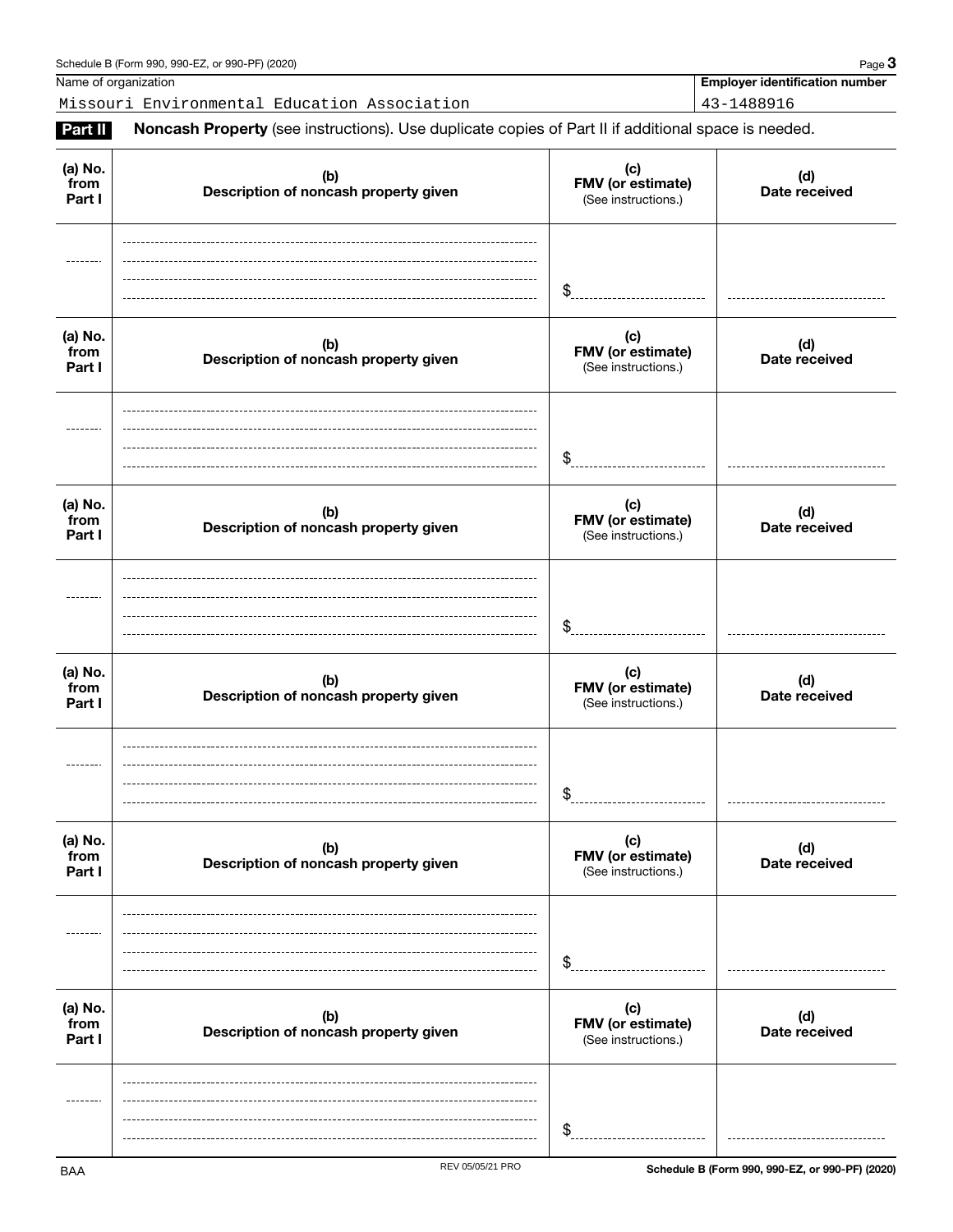|                           | Schedule B (Form 990, 990-EZ, or 990-PF) (2020)                                                                                                                                                                                                                                                                                                                                                                                                                                           |                 |                                     | Page 4                                   |  |  |
|---------------------------|-------------------------------------------------------------------------------------------------------------------------------------------------------------------------------------------------------------------------------------------------------------------------------------------------------------------------------------------------------------------------------------------------------------------------------------------------------------------------------------------|-----------------|-------------------------------------|------------------------------------------|--|--|
| Name of organization      |                                                                                                                                                                                                                                                                                                                                                                                                                                                                                           |                 |                                     | <b>Employer identification number</b>    |  |  |
|                           | Missouri Environmental Education Association                                                                                                                                                                                                                                                                                                                                                                                                                                              |                 |                                     | 43-1488916                               |  |  |
| Part III                  | Exclusively religious, charitable, etc., contributions to organizations described in section 501(c)(7), (8), or<br>(10) that total more than \$1,000 for the year from any one contributor. Complete columns (a) through (e) and<br>the following line entry. For organizations completing Part III, enter the total of exclusively religious, charitable, etc.,<br>contributions of \$1,000 or less for the year. (Enter this information once. See instructions.) $\blacktriangleright$ |                 |                                     | \$                                       |  |  |
|                           | Use duplicate copies of Part III if additional space is needed.                                                                                                                                                                                                                                                                                                                                                                                                                           |                 |                                     |                                          |  |  |
| (a) No.<br>from<br>Part I | (b) Purpose of gift                                                                                                                                                                                                                                                                                                                                                                                                                                                                       | (c) Use of gift |                                     | (d) Description of how gift is held      |  |  |
|                           |                                                                                                                                                                                                                                                                                                                                                                                                                                                                                           |                 |                                     |                                          |  |  |
|                           | (e) Transfer of gift<br>Transferee's name, address, and ZIP + 4<br>Relationship of transferor to transferee                                                                                                                                                                                                                                                                                                                                                                               |                 |                                     |                                          |  |  |
|                           |                                                                                                                                                                                                                                                                                                                                                                                                                                                                                           |                 |                                     |                                          |  |  |
| (a) No.<br>from<br>Part I | (b) Purpose of gift                                                                                                                                                                                                                                                                                                                                                                                                                                                                       | (c) Use of gift | (d) Description of how gift is held |                                          |  |  |
|                           |                                                                                                                                                                                                                                                                                                                                                                                                                                                                                           |                 |                                     |                                          |  |  |
|                           | (e) Transfer of gift<br>Transferee's name, address, and ZIP + 4<br>Relationship of transferor to transferee                                                                                                                                                                                                                                                                                                                                                                               |                 |                                     |                                          |  |  |
|                           |                                                                                                                                                                                                                                                                                                                                                                                                                                                                                           |                 |                                     |                                          |  |  |
| (a) No.<br>from<br>Part I | (b) Purpose of gift                                                                                                                                                                                                                                                                                                                                                                                                                                                                       | (c) Use of gift |                                     | (d) Description of how gift is held      |  |  |
|                           |                                                                                                                                                                                                                                                                                                                                                                                                                                                                                           |                 |                                     |                                          |  |  |
|                           |                                                                                                                                                                                                                                                                                                                                                                                                                                                                                           |                 |                                     |                                          |  |  |
|                           |                                                                                                                                                                                                                                                                                                                                                                                                                                                                                           |                 |                                     |                                          |  |  |
|                           | (e) Transfer of gift<br>Transferee's name, address, and ZIP + 4<br>Relationship of transferor to transferee                                                                                                                                                                                                                                                                                                                                                                               |                 |                                     |                                          |  |  |
|                           |                                                                                                                                                                                                                                                                                                                                                                                                                                                                                           |                 |                                     |                                          |  |  |
|                           |                                                                                                                                                                                                                                                                                                                                                                                                                                                                                           |                 |                                     |                                          |  |  |
|                           |                                                                                                                                                                                                                                                                                                                                                                                                                                                                                           |                 |                                     |                                          |  |  |
| (a) No.<br>from<br>Part I | (b) Purpose of gift                                                                                                                                                                                                                                                                                                                                                                                                                                                                       | (c) Use of gift |                                     | (d) Description of how gift is held      |  |  |
|                           |                                                                                                                                                                                                                                                                                                                                                                                                                                                                                           |                 |                                     |                                          |  |  |
|                           |                                                                                                                                                                                                                                                                                                                                                                                                                                                                                           |                 |                                     |                                          |  |  |
|                           |                                                                                                                                                                                                                                                                                                                                                                                                                                                                                           |                 |                                     |                                          |  |  |
|                           |                                                                                                                                                                                                                                                                                                                                                                                                                                                                                           |                 |                                     |                                          |  |  |
|                           | (e) Transfer of gift<br>Transferee's name, address, and ZIP + 4                                                                                                                                                                                                                                                                                                                                                                                                                           |                 |                                     | Relationship of transferor to transferee |  |  |
|                           |                                                                                                                                                                                                                                                                                                                                                                                                                                                                                           |                 |                                     |                                          |  |  |
|                           |                                                                                                                                                                                                                                                                                                                                                                                                                                                                                           |                 |                                     |                                          |  |  |
|                           |                                                                                                                                                                                                                                                                                                                                                                                                                                                                                           |                 |                                     |                                          |  |  |
|                           |                                                                                                                                                                                                                                                                                                                                                                                                                                                                                           |                 |                                     |                                          |  |  |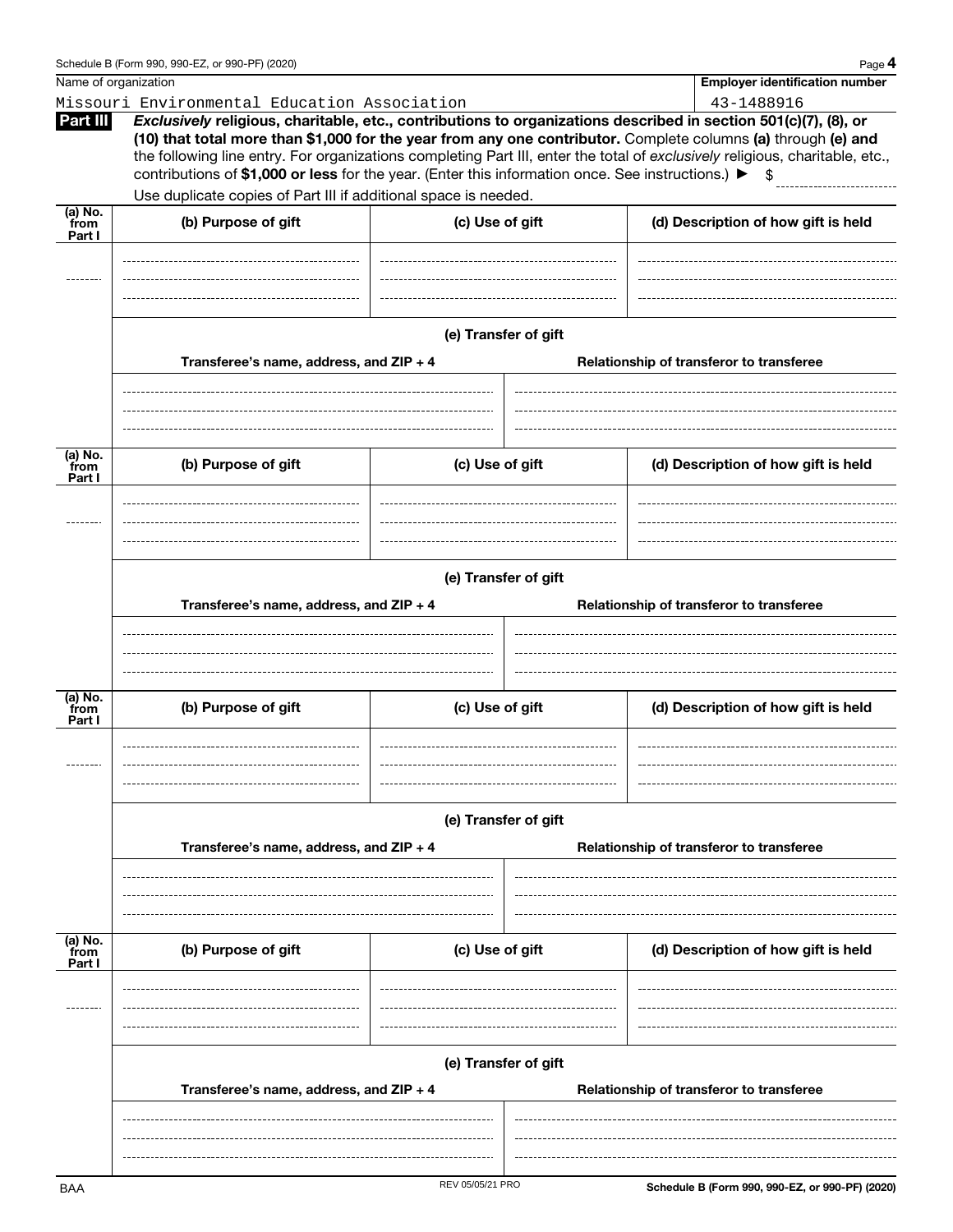**SCHEDULE O (Form 990 or 990-EZ)**

**Complete to provide information for responses to specific questions on Form 990 or 990-EZ or to provide any additional information.**



| Department of the Treasury<br>Internal Revenue Service | Attach to Form 990 or 990-EZ.<br>Go to www.irs.gov/Form990 for the latest information. | <b>Open to Public</b><br>Inspection   |
|--------------------------------------------------------|----------------------------------------------------------------------------------------|---------------------------------------|
| Name of the organization                               |                                                                                        | <b>Employer identification number</b> |
|                                                        | Missouri Environmental Education Association                                           | 43-1488916                            |
| Pt I, Line 8:                                          |                                                                                        |                                       |
|                                                        | Description: Reimbursement \$1,402                                                     |                                       |
| Pt I, Line 10:                                         |                                                                                        |                                       |
| Description: Mini grants                               |                                                                                        |                                       |
|                                                        | Class of activity: Donation                                                            |                                       |
|                                                        | Grantee's name: Mississippi River Walk Trail Assoc                                     |                                       |
|                                                        | Grantee's address: 301 Riverlands Way West Alton MO 63386                              |                                       |
|                                                        | Grantee's relationship: None                                                           |                                       |
| Amount given: \$250                                    |                                                                                        |                                       |
| Description: Mini grant                                |                                                                                        |                                       |
|                                                        | Class of activity: Donation                                                            |                                       |
|                                                        | Grantee's name: Green Thumb Project                                                    |                                       |
|                                                        | Grantee's address: 31167 Ferrier Ln La Plata MO 63549                                  |                                       |
|                                                        | Grantee's relationship: None                                                           |                                       |
| Amount given: \$250                                    |                                                                                        |                                       |
| Description: Mini grant                                |                                                                                        |                                       |
|                                                        | Class of activity: Donation                                                            |                                       |
|                                                        | Grantee's name: Hannibal Early Childhood Center                                        |                                       |
|                                                        | Grantee's address: 544 Veterans Rd Hannibal MO 63401                                   |                                       |
|                                                        | Grantee's relationship: None                                                           |                                       |
| Amount given: \$250                                    |                                                                                        |                                       |
| Description: Mini grant                                |                                                                                        |                                       |
|                                                        | Class of activity: Donation                                                            |                                       |
|                                                        | Grantee's name: Southfork Preschool                                                    |                                       |
|                                                        | Grantee's address: 3209 U.S. Hwy 160 West Plains MO 65775                              |                                       |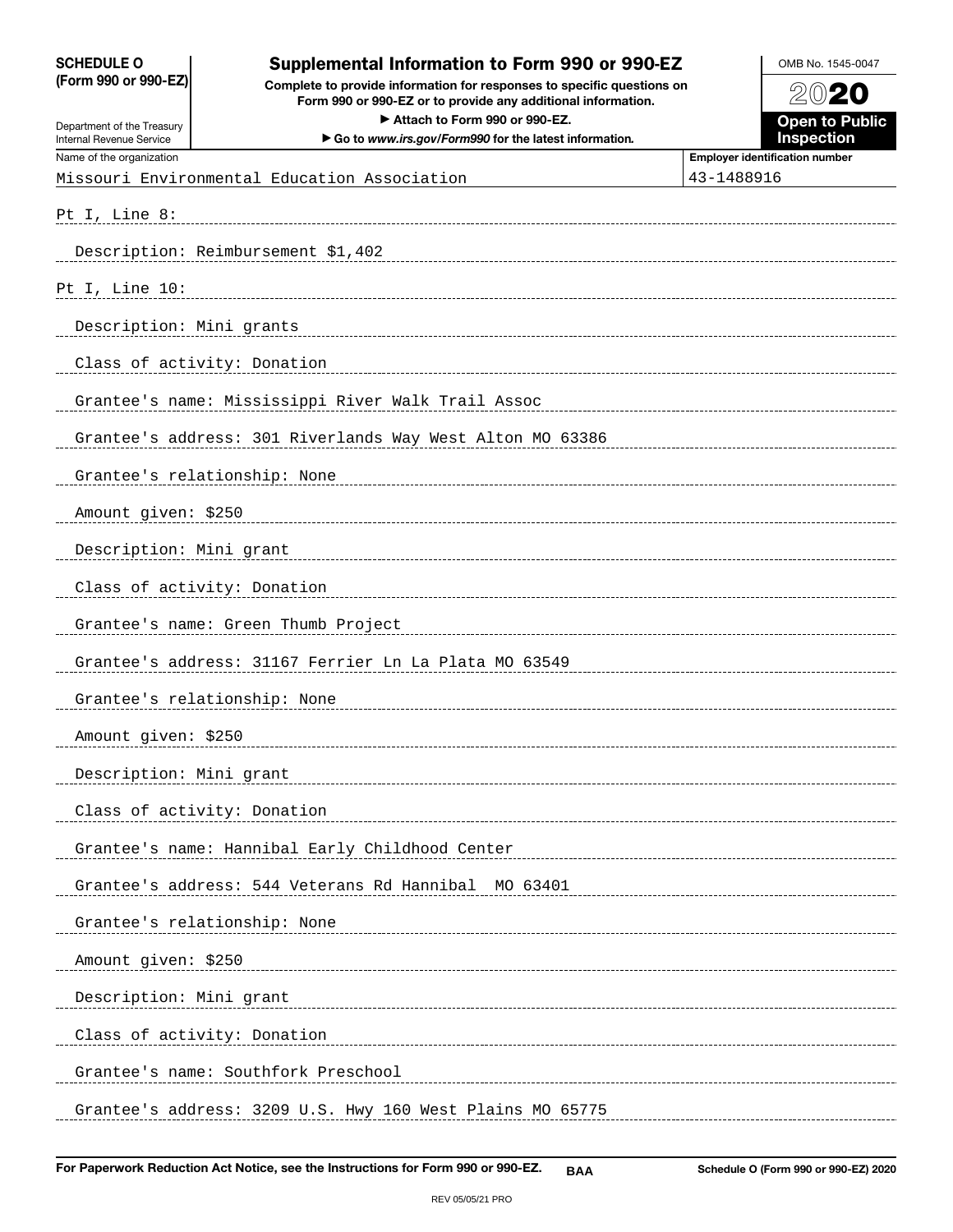| Schedule O (Form 990 or 990-EZ) 2020                                                       | Page 2                                |
|--------------------------------------------------------------------------------------------|---------------------------------------|
| Name of the organization                                                                   | <b>Employer identification number</b> |
| Missouri Environmental Education Association                                               | 43-1488916                            |
| Grantee's relationship: None                                                               |                                       |
|                                                                                            |                                       |
|                                                                                            |                                       |
| Class of activity: Donation                                                                |                                       |
| Grantee's name: Missouri Prairie Foundation                                                |                                       |
| Grantee's address: PO Box 200 Columbia MO 62502                                            |                                       |
| Grantee's relationship: None                                                               |                                       |
|                                                                                            |                                       |
| Description: Mini grant                                                                    |                                       |
| Class of activity: Donation                                                                |                                       |
| Grantee's name: Accelevents                                                                |                                       |
| Grantee's address: 10 Post Office Square Suite 800 South Boston MA 02109                   |                                       |
| Grantee's relationship: None                                                               |                                       |
| Amount given: \$255                                                                        |                                       |
| Pt I, Line 16:                                                                             |                                       |
| Description: Insurance \$1,750                                                             |                                       |
| Description: IT \$6,738                                                                    |                                       |
| Description: Professional development \$2,385                                              |                                       |
| Description: Supplies \$3,406                                                              |                                       |
| Description: Equipment \$1,656                                                             |                                       |
| Description: Travel \$1,065                                                                |                                       |
| Description: Reimbursable expenses \$1,118                                                 |                                       |
| Description: Miscellaneous \$970                                                           |                                       |
| Description: Investment fees \$401                                                         |                                       |
| Pt I, Line 20:                                                                             |                                       |
| Description: Part I line 20 To adjust for investment income activity in prior year \$1,355 |                                       |
|                                                                                            |                                       |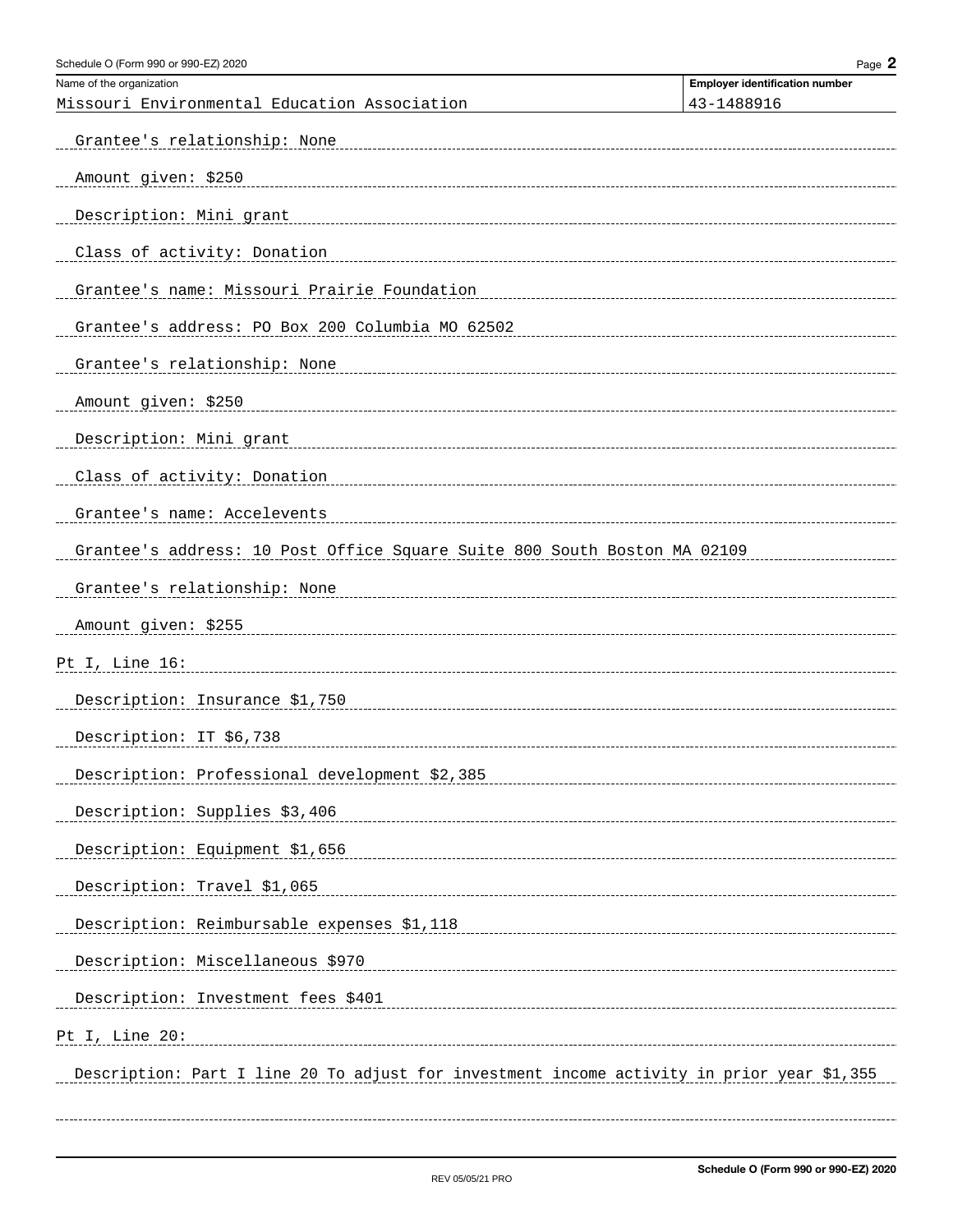# **Part I, Line 10**

| Name as Shown on Return                      | Employer Identification No. |
|----------------------------------------------|-----------------------------|
| Missouri Environmental Education Association | 43-1488916                  |
|                                              |                             |

#### Purpose of Payment

See Form 990-EZ, Part I, Line 10 Grants and Similar Amounts Paid

| Class of Activity | Grantee's Name and Address                  | Grantee's<br>Relationship | Amount Given |
|-------------------|---------------------------------------------|---------------------------|--------------|
|                   | $\vert$ Person $\ldots$ $\vert$<br>Business |                           |              |
|                   |                                             |                           |              |

If property other than cash was given, the following additional information needs to be provided: Description of Property

Date of Gift. . . . . . . . <u>\_\_\_\_\_\_\_\_</u>

| Book Value | How Book Value Determined |
|------------|---------------------------|
| <b>FMV</b> | How FMV Determined        |
|            |                           |

#### **Totals to Form 990-EZ, Part I, line 10** 1,505.

# **Form 990-EZ Other Changes in Net Assets or Part I, Line 20 Fund Balances Statement**

| <b>Description</b>                                                    | Amount |
|-----------------------------------------------------------------------|--------|
| Part I line 20 To adjust for investment income activity in prior year | 1,355. |
|                                                                       |        |
|                                                                       |        |
|                                                                       |        |
|                                                                       |        |
|                                                                       |        |
|                                                                       |        |
|                                                                       |        |
|                                                                       |        |
|                                                                       |        |
|                                                                       |        |
|                                                                       |        |
|                                                                       |        |
|                                                                       |        |
| Totals to Form 990-EZ, Part I, line 20                                | 1,355. |
|                                                                       |        |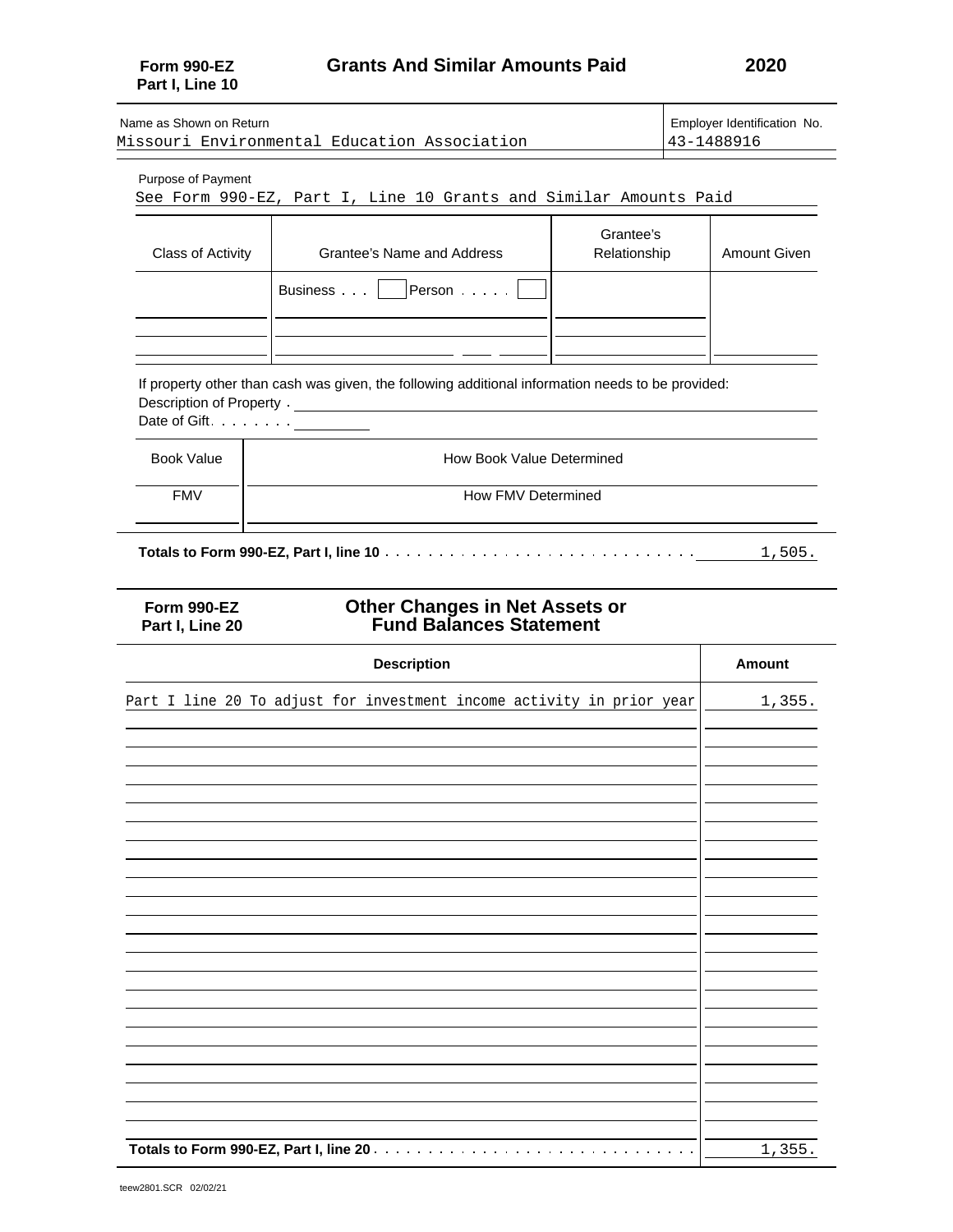# **Additional information from your 2020 Federal Exempt Tax Return**

# **Form 990-EZ: Short Form Return of Organization Exempt from Income Tax**

| Line 4                  | <b>Itemization Statement</b> |
|-------------------------|------------------------------|
| <b>Description</b>      | <b>Amount</b>                |
| Interest and dividends  | 1,036.                       |
| Realized and unrealized | 2,938.                       |
| Other                   | 1,830.                       |
| Total                   | 5,804.                       |

## **Form 990-EZ: Short Form Return of Organization Exempt from Income Tax Line 22, Column (B) Itemization Statement**

| <b>Description</b>                 | Amount  |
|------------------------------------|---------|
| Community Foundation of the Ozarks | 45,477. |
| USBank checking                    | 41,083. |
| USBank savings                     | 1,048.  |
| Total                              | 87,608. |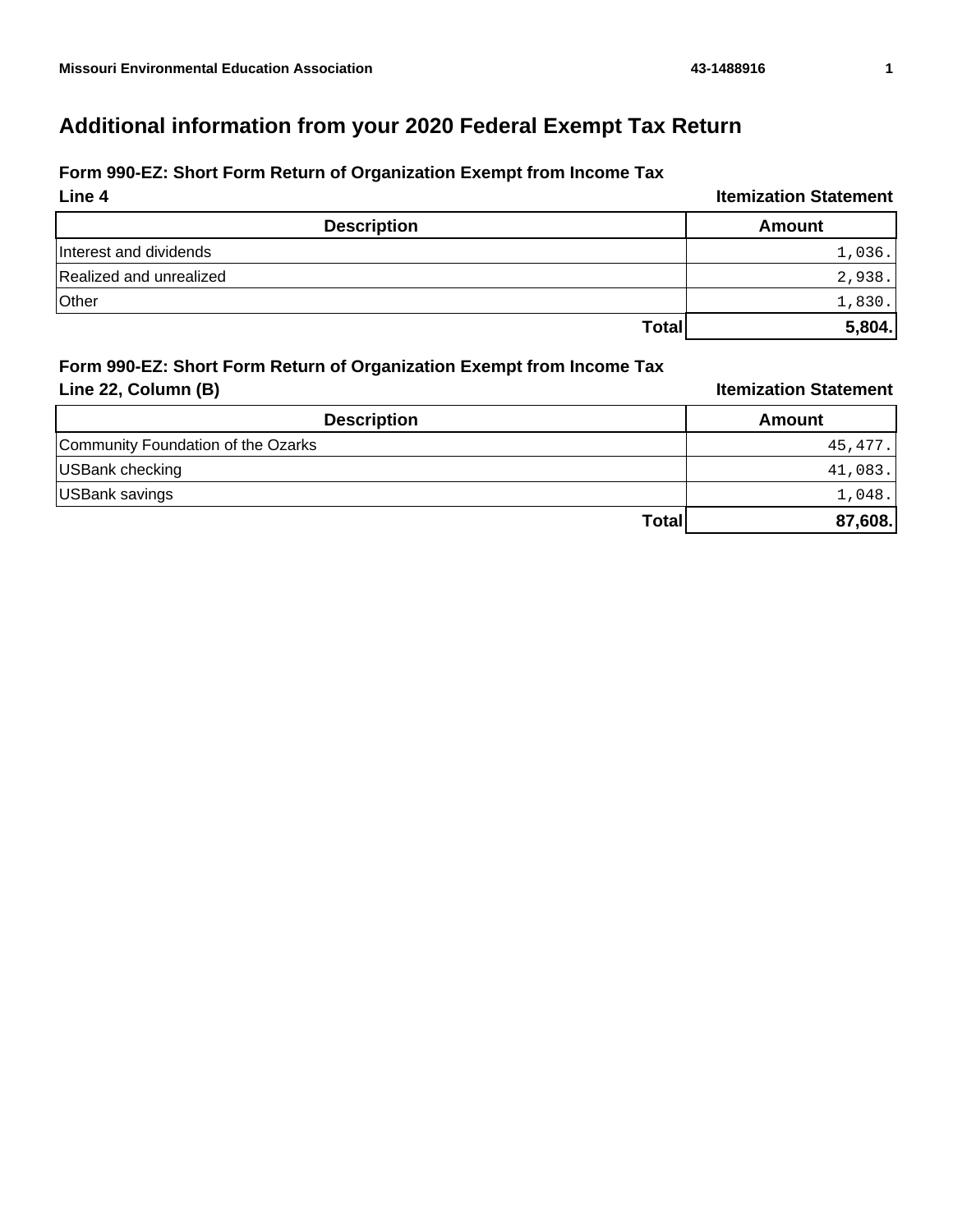# **Grants and Changes: Form 990-EZ** Form 990-EZ, Part I, Line 10 Grants and Similar Amounts Paid **Continuation Statement**

| Grantee's Name and Address                                                                                         | Grantee's<br>Relationship | Amount Given                                                                                                                                 |  |
|--------------------------------------------------------------------------------------------------------------------|---------------------------|----------------------------------------------------------------------------------------------------------------------------------------------|--|
| Business $\ldots$   $X$   Person $\ldots$  <br>301 Riverlands Way<br>West Alton<br>63386<br>MO                     |                           | 250.                                                                                                                                         |  |
|                                                                                                                    |                           |                                                                                                                                              |  |
| How Book Value Determined                                                                                          |                           |                                                                                                                                              |  |
| How FMV Determined                                                                                                 |                           |                                                                                                                                              |  |
|                                                                                                                    |                           |                                                                                                                                              |  |
| Grantee's Name and Address                                                                                         | Grantee's<br>Relationship | Amount Given                                                                                                                                 |  |
| Business $\ldots$   $X$   Person $\ldots$ .<br>Green Thumb Project<br>31167 Ferrier Ln<br>La Plata<br>63549<br>MO. | None                      | 250.                                                                                                                                         |  |
| Class of Activity<br>Class of Activity                                                                             |                           | Mississippi River Walk Trail Assoc None<br>If property other than cash was given, the following additional information needs to be provided: |  |

| Book Value | How Book Value Determined |  |
|------------|---------------------------|--|
| <b>FMV</b> | How FMV Determined        |  |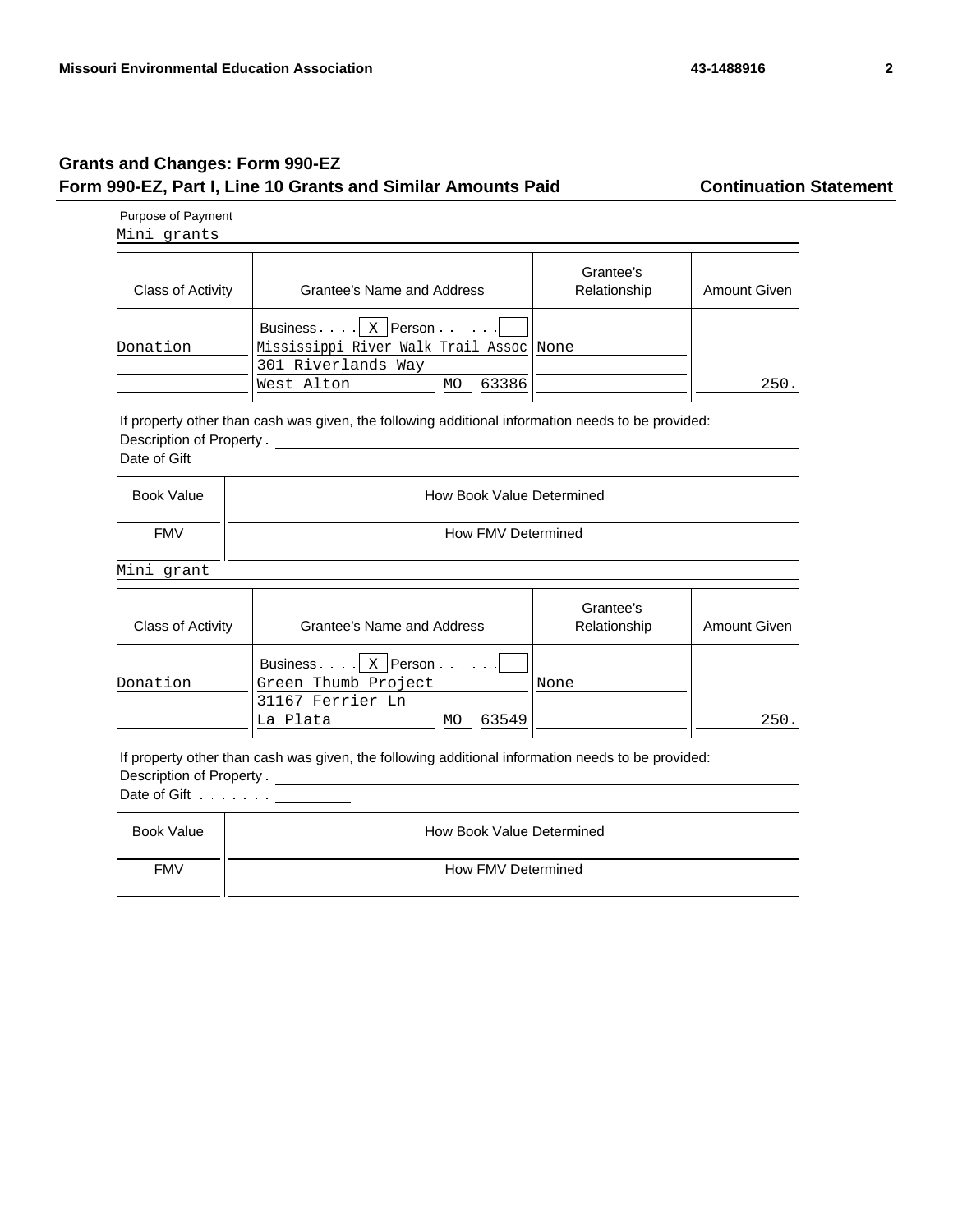# **Grants and Changes: Form 990-EZ** Form 990-EZ, Part I, Line 10 Grants and Similar Amounts Paid **Continuation Statement**

| Purpose of Payment<br>Mini grant |                                                                                                                                                                                                                                                                                                                                     |                                      |                     |  |
|----------------------------------|-------------------------------------------------------------------------------------------------------------------------------------------------------------------------------------------------------------------------------------------------------------------------------------------------------------------------------------|--------------------------------------|---------------------|--|
| Class of Activity                | Grantee's Name and Address                                                                                                                                                                                                                                                                                                          | Grantee's<br>Relationship            | <b>Amount Given</b> |  |
| Donation                         | Business $\therefore$ $\mid$ X   Person $\ldots$  <br>544 Veterans Rd<br>Hannibal<br>63401<br>$MO_{-}$                                                                                                                                                                                                                              | Hannibal Early Childhood Center None | 250.                |  |
|                                  | If property other than cash was given, the following additional information needs to be provided:                                                                                                                                                                                                                                   |                                      |                     |  |
| <b>Book Value</b>                | How Book Value Determined                                                                                                                                                                                                                                                                                                           |                                      |                     |  |
| <b>FMV</b>                       | How FMV Determined                                                                                                                                                                                                                                                                                                                  |                                      |                     |  |
| Mini grant                       |                                                                                                                                                                                                                                                                                                                                     |                                      |                     |  |
| Class of Activity                | Grantee's Name and Address                                                                                                                                                                                                                                                                                                          | Grantee's<br>Relationship            | Amount Given        |  |
| Donation                         | Business $\ldots$   $X$   Person $\ldots$ .<br>Southfork Preschool<br>3209 U.S. Hwy 160<br>West Plains<br>65775<br>MO                                                                                                                                                                                                               | None                                 | 250.                |  |
| Date of Gift <u>_______</u>      | If property other than cash was given, the following additional information needs to be provided:<br>Description of Property and Contract and Contract of Property and Contract and Contract of Property and Contract of Contract of Contract of Contract of Contract of Contract of Contract of Contract of Contract of Contract o |                                      |                     |  |
| <b>Book Value</b>                | <b>How Book Value Determined</b>                                                                                                                                                                                                                                                                                                    |                                      |                     |  |
| <b>FMV</b>                       | How FMV Determined                                                                                                                                                                                                                                                                                                                  |                                      |                     |  |